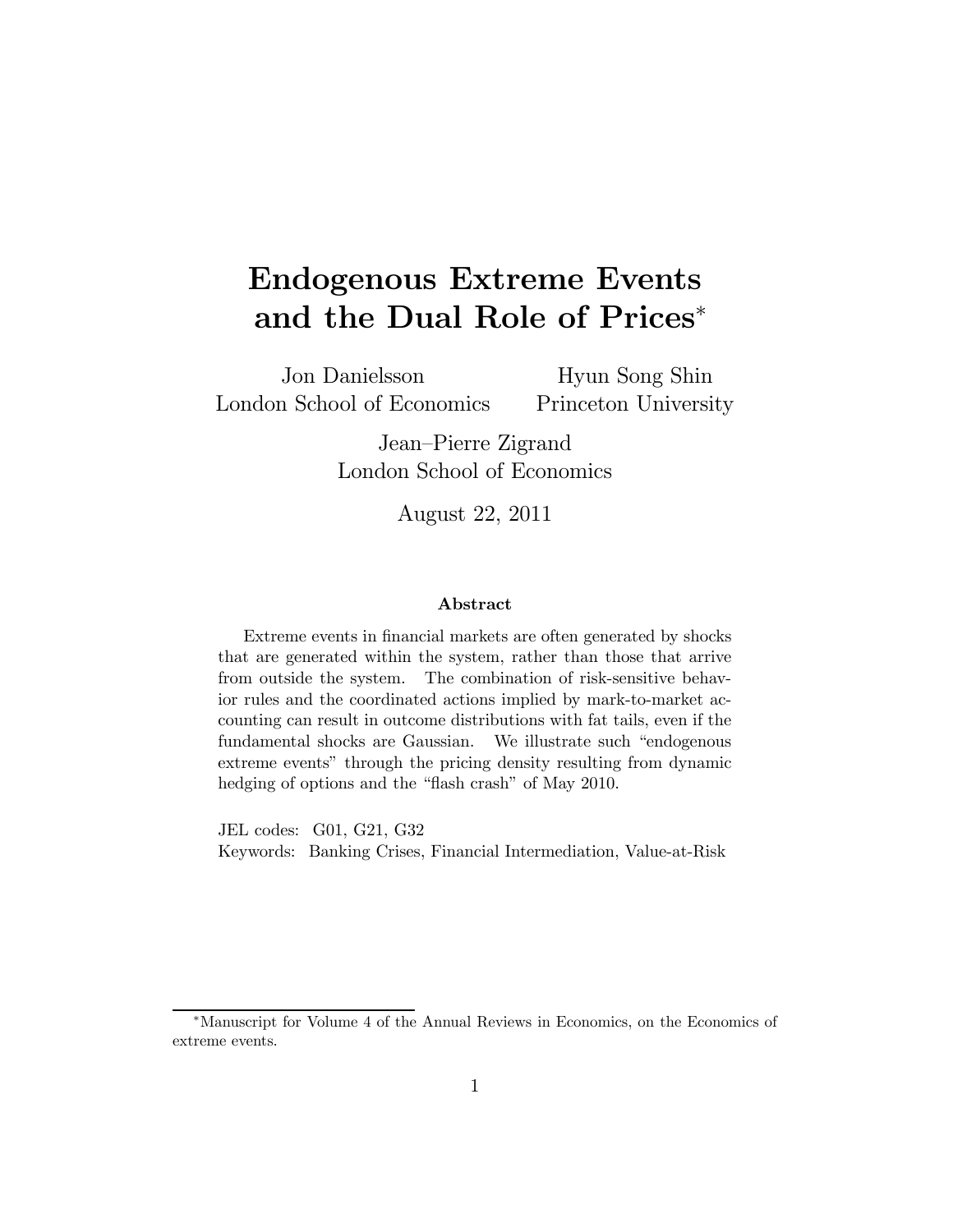## 1 Introduction

The global financial crisis of 2007-9 and the market turmoil that accompanied it have renewed interest in understanding the nature and consequence of extreme events. Financial crises are often characterized by large price changes, but large price changes by themselves need not constitute a crisis. Public announcements of important macroeconomic statistics, such as the monthly U.S. employment report, are sometimes marked by large, discrete price changes at the time of announcement. However, such price changes are arguably the signs of a smoothly functioning market that is able to incorporate new information quickly. The market typically finds composure quite rapidly after such discrete price changes as the new information is absorbed by the market.

Instead, we are interested in episodes where shocks are amplified by the actions of the economic agents themselves. Rather like a tropical storm over a warm sea, crisis episodes appear to gather more energy as they develop. As financial conditions worsen, the willingness of market participants to bear risk seemingly evaporates. The global financial crisis that erupted in the summer of 2007 served as a laboratory for many such distress episodes.

Our objectives are somewhat different from the related asset pricing inquiry that has asked whether "rare disasters" can account for the risk premium puzzle in asset prices or the returns associated with carry trades.<sup>1</sup> Rather than asking whether the prices prior to the crisis can be rationalized, we address the crisis dynamic itself. Although we do not address the asset pricing consequences directly, our discussion complements the asset pricing inquiry by airing the possible mechanisms that may account for such extreme events. Indeed, our contribution is to show that "rare disasters" are often man-made rather than acts of Nature.

Our approach also differs from the statistical approach typified by Extreme Value Theory (EVT). Economists have long recognized that the Gaus-

<sup>1</sup>Rietz (1988), Barro (2006) and Weitzman (2007) address the risk premium in asset prices through the lens of rare disasters. Fahri and Gabaix (2010) argue that the possibility of rare disasters can account for the excess returns associated with currency carry trades. In a series of papers, Burnside, Eichenbaum, Kleshchelski and Rebelo (2006, 2007, 2008) have explored the extent to which conventional asset pricing models can explain the returns to carry trade positions, and point to the importance of rare jumps in the stochastic discount factor itself - a form of peso problem. Plantin and Shin (2010) model the "up by the stairs, down by the elevator" price dynamics of carry trade currencies.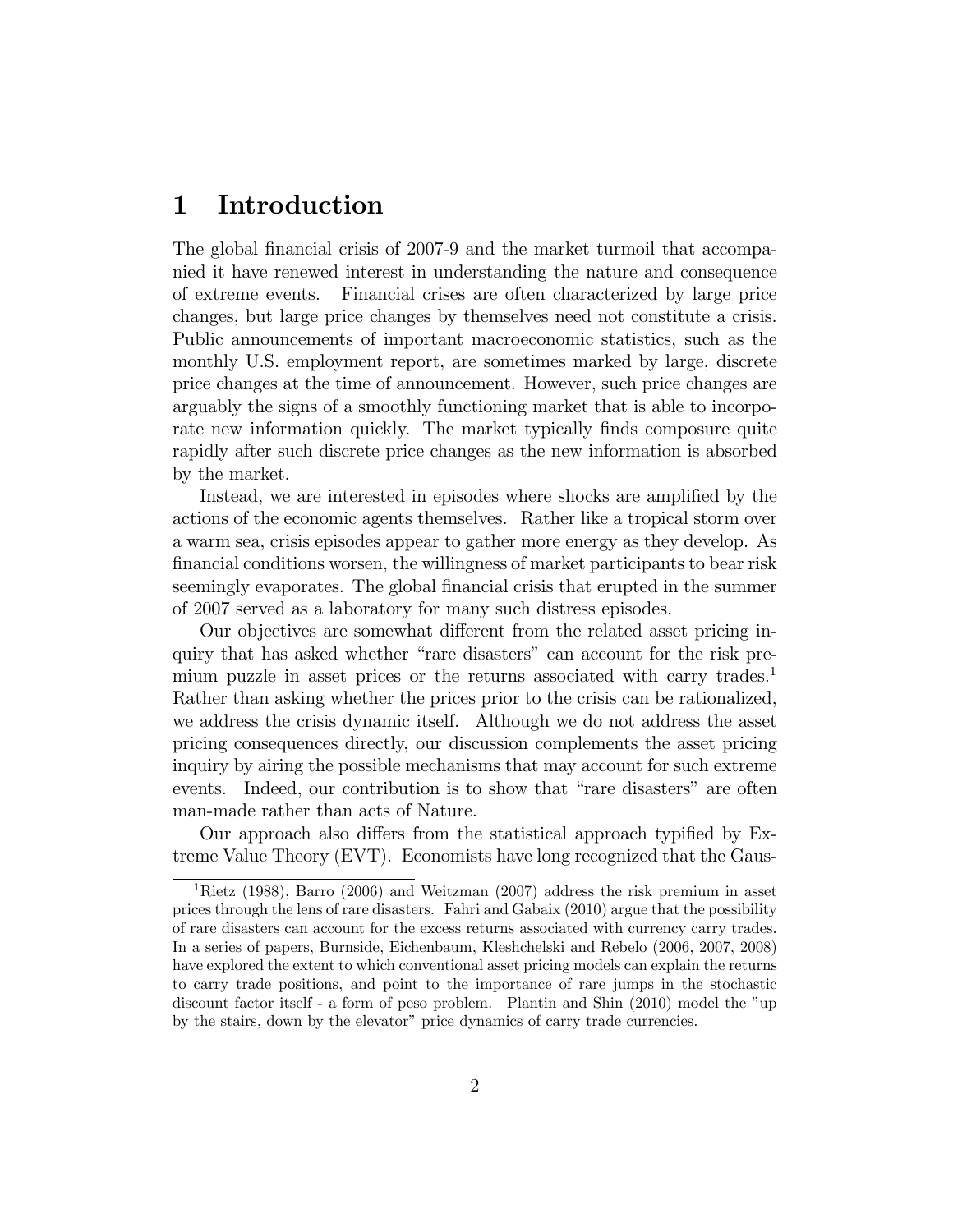sian distribution is not sufficient for describing economic variables, since at least the work of Vilfredo Pareto (Pareto (1898)). Pareto blazed the trail on the study of "fat tails" of probability densities based on the concept of power laws. See, for example, Embrechts et al. (1996) for a survey of EVT and power laws.

While Pareto applied his research to income distributions, such analysis equally applies to returns and financial assets. Mandelbrot (1963) and Fama (1965) showed that financial returns exhibit fat tails, with Jansen and de Vries (1991) the first to apply EVT to finance. Since then we have seen a large number of studies.

EVT provides many useful insights on extreme market outcomes. However, there are two key factors that limit the application of EVT in finance. First, it only applies relatively far out in the tails, generally for events with probability much less than 1%, and it can be quite challenging identifying where exactly it applies. Secondly, it assumes the underlying data is identically and independently distributed, or that the tails exhibit a restricted form of dependence. If the underlying data is subject to apparent structural breaks, EVT becomes less relevant. This is exactly a feature of financial returns.

Our approach is different, and emphasizes the man-made nature of extreme events. The main theme of our paper can be encapsulated in terms of the dual role of prices. By "dual role", we mean that prices not only reflect the underlying economic fundamentals, they are also an imperative to action. That is, prices induce actions on the part of the economic agents. If some actions are the consequence of binding constraints and exert harmful spillover effects on others, then price changes can bring about amplifying spillover effects that disrupt the smooth working of the market, and sometimes shut down the market completely. Financial crises could almost be defined as episodes where the allocational role of prices break down. The action-inducing role of price changes introduce distortions and cause an amplified spiral of price changes and actions that can cause great damage along the way.

In order to motivate our discussion, it is useful to begin with an example from outside economics and examine the case of the Millennium Bridge, first discussed in Danielsson and Shin (2003). The discussion below draws on Shin (2010).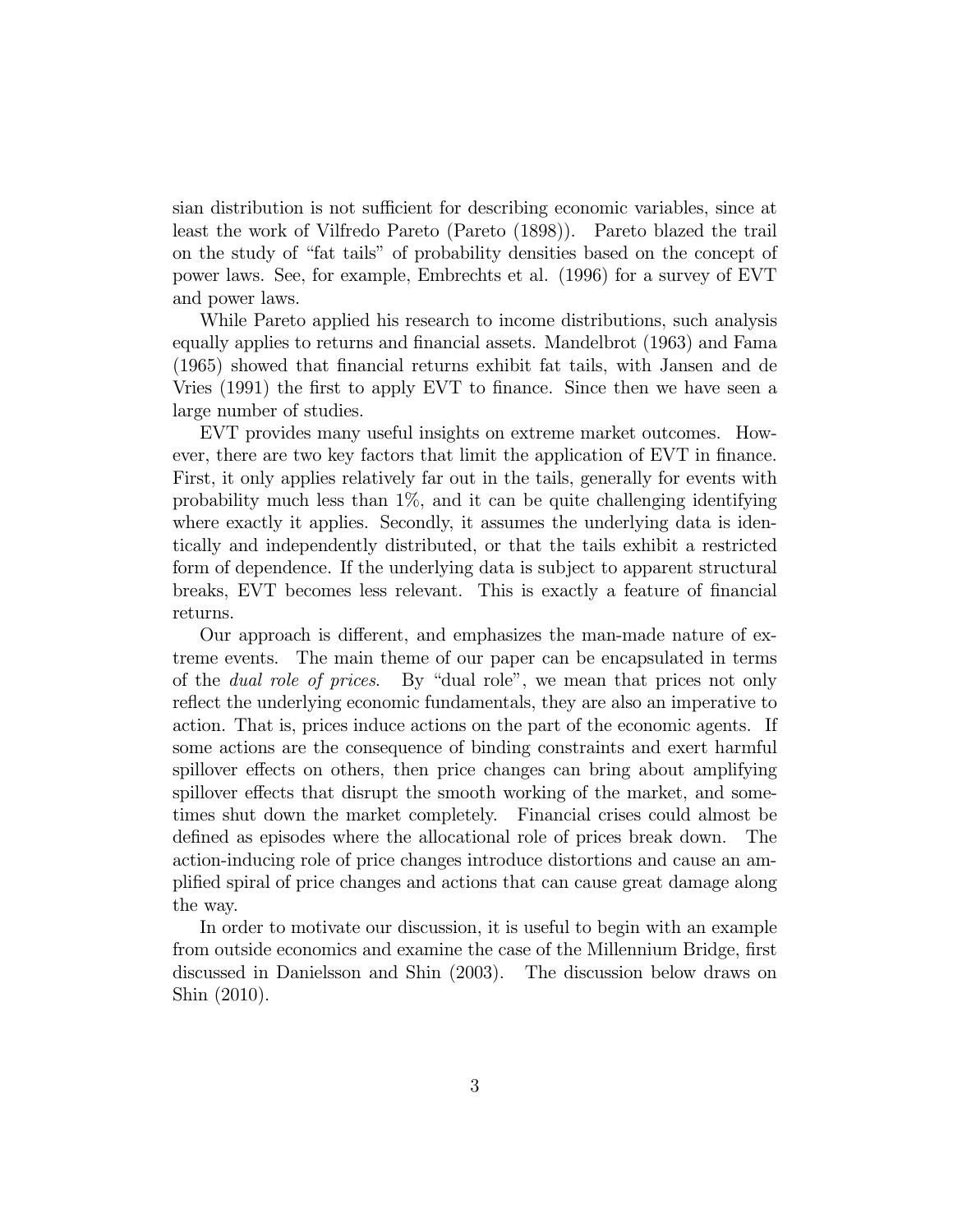#### Lessons from the Millennium Bridge

The Millennium Bridge in London was constructed as part of the Millennium celebrations in the year 2000. It was the first new crossing over the River Thames for over a hundred years. The sleek 325 metre-long structure used an innovative "lateral suspension" design, built without the tall supporting columns that are more familiar with other suspension bridges. The bridge was opened by the Queen on a sunny day in June, and the press was there in force. Many thousands of people turned up after the tape was cut and crowded on to the bridge to savor the occasion. However, within moments of the bridge's opening, it began to shake violently. The shaking was so severe that many pedestrians clung on to the side-rails, as shown in video news clips of the opening day.<sup>2</sup> The bridge was closed shortly after the opening and was to remain closed for 18 months.

When engineers used shaking machines to send vibrations through the bridge, they found that horizontal shaking at 1 hertz (that is, at one cycle per second) set off the wobble seen on the opening day. Now, this was an important clue, since normal walking pace is around two strides per second, which means that we're on our left foot every second and on our right foot every second. Walking produces a vertical force (depending on our body mass) of around 750 Newtons or 165 pounds at 2 hertz. However, there is also a small sideways force caused by the sway of our body mass due to the fact that our legs are slightly apart. Anyone who has been on a rope bridge should be well aware of the existence of this sideways force. This force (around 25 Newtons or 5.5 pounds) is directed to the left when we are on our left foot, and to the right when we are on our right foot. This force occurs at half the frequency (or at 1 hertz). This was the frequency that was causing the problems.

But why should this be a problem? We know that soldiers should break step before crossing a bridge. For thousands of pedestrians walking at random, one person's sway to the left should be cancelled out by another's sway to the right. If anything, the principle of diversification suggests that having lots of people on the bridge is the best way of cancelling out the sideways forces on the bridge.

Or, to put it another way, what is the probability that a thousand people walking at random will end up walking exactly in step, and remain in

 $^{2}$ http://news.bbc.co.uk/hi/english/static/in\_depth/uk/2000/millennium\_bridge/default.stm. See also the youtube video on http://www.youtube.com/watch?v=eAXVa $\_\text{XWZ8}$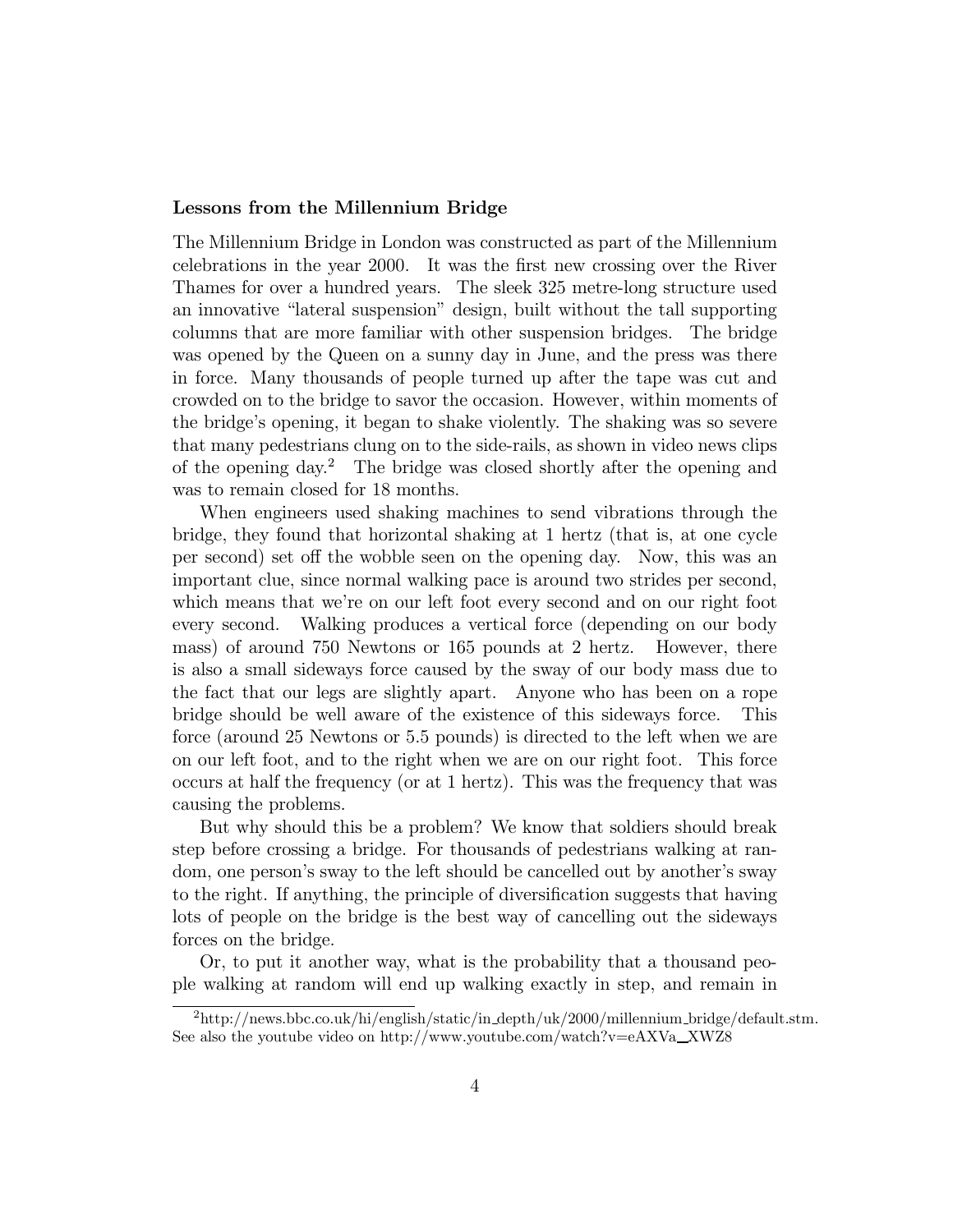lock-step thereafter? It is tempting to say "close to zero". After all, if each person's step is an independent event, then the probability of everyone walking in step would be the product of many small numbers - giving us a probability close to zero.

However, we have to take into account the way that people react to their environment. Pedestrians on the bridge react to how the bridge is moving. When the bridge moves from under your feet, it is a natural reaction to adjust your stance to regain balance. But here is the catch. When the bridge moves, everyone adjusts his or her stance at the same time. This synchronised movement pushes the bridge that the people are standing on, and makes the bridge move even more. This, in turn, makes the pedestrians adjust their stance more drastically, and so on. In other words, the wobble of the bridge feeds on itself. When the bridge wobbles, everyone adjusts their stance, which makes the wobble even worse. So, the wobble will continue and get stronger even though the initial shock (say, a small gust of wind) has long passed.

Arup, the bridge's engineers found that the critical threshold for the number of pedestrians that started the wobble was 156. Up to that number, the movement increased only slightly as more people came on the bridge. However, with ten more people, the wobble increased at a sharply higher rate.<sup>3</sup> The wobble is an example of a shock that is generated and amplified within the system. It is very different from a shock that comes from a storm or an earthquake which come from outside the system. Stress testing on the computer that looks only at storms, earthquakes and heavy loads on the bridge would regard the events on the opening day as a "perfect storm". But this is a perfect storm that is guaranteed to come every day.

What does all this have to do with financial markets? Financial markets are the supreme example of an environment where individuals react to what's happening around them, and where individuals' actions affect the outcomes themselves. The pedestrians on the Millennium Bridge are like modern banks that react to price changes, and the movements in the bridge itself are rather like price changes in the market. So, under the right conditions, price changes will elicit reactions from the banks, which move prices, which elicit further reactions, and so on.

The Millennium Bridge analogy serves to highlight the dual role of prices.

<sup>3</sup>http://www.arup.com/millenniumbridge/challenge/results.html. See also http://www.youtube.com/watch?v=eAXVa\_XWZ8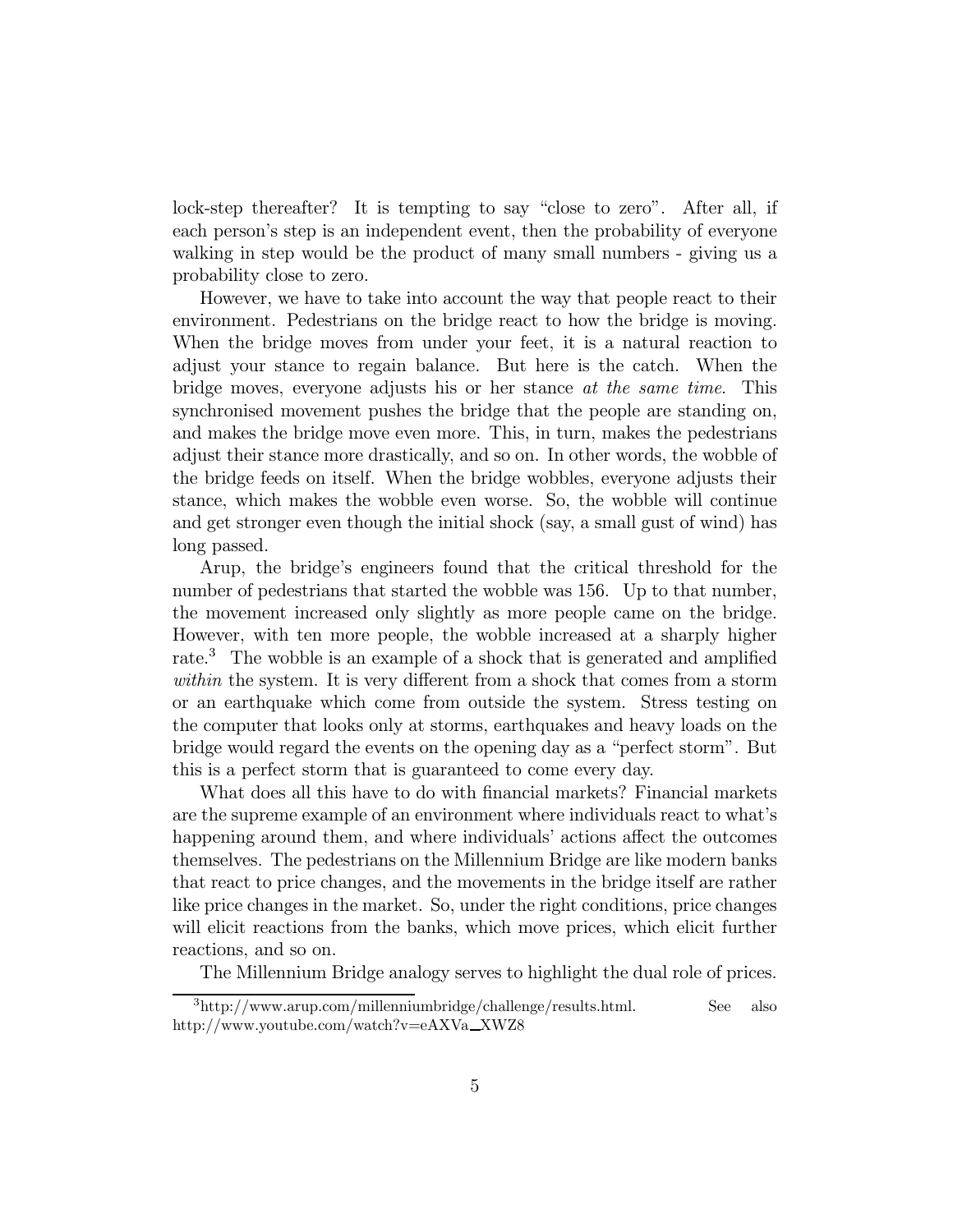

Figure 1. Feedback in Financial Systems (Source: Shin (2010))

Not only are prices a reflection of the underlying economic fundamentals, they are also an imperative to action. That is, prices induce actions on the part of the economic agents. When actions are the result of binding constraints and exert harmful spillover effects on others, then the double-edged nature of prices exerts its biggest effect. The problem comes when the reliance on market prices distorts those same market prices. The more weight is given to prices in making decisions, the greater are the spillover effects that ultimately undermine the integrity of those prices. When prices are so distorted, their allocational role is severely impaired. Far from promoting efficiency, contaminated prices undermine their allocational role.

#### Flash Crash of May 2010

The non-linear effects of the endogenous risk type plausibly arise in algorithmic trading environments, which have emerged as a central issue in market microstructure and the regulation of exchanges and trading platforms.

Algorithmic trading either has actions hard-coded into their programs that directly lead to positive feedbacks, or the algorithms do not have such a behaviour coded directly into the programmes but some higher level interventions by the controlling or the supervising entity effectively can decide to overrule the algorithm, and thereby create the feedbacks.

As an example, consider the "flash-crash" epsiode of May 6th 2010, when the US stock market was buffetted by unprecedented turbulence in a short period in the afternoon of May 6th. SEC (2010) is the official report on the episode from the US Securities and Exchange Commission. Irrespective of whether or not the official version of the events of May 6th 2010 turns out to be accurate and complete, it outlines a possible scenario whereby some algorithms may directly create feedback effects due to a lack of common sense in the coding.

In a nutshell, a simplified scenario would be as follows. An execution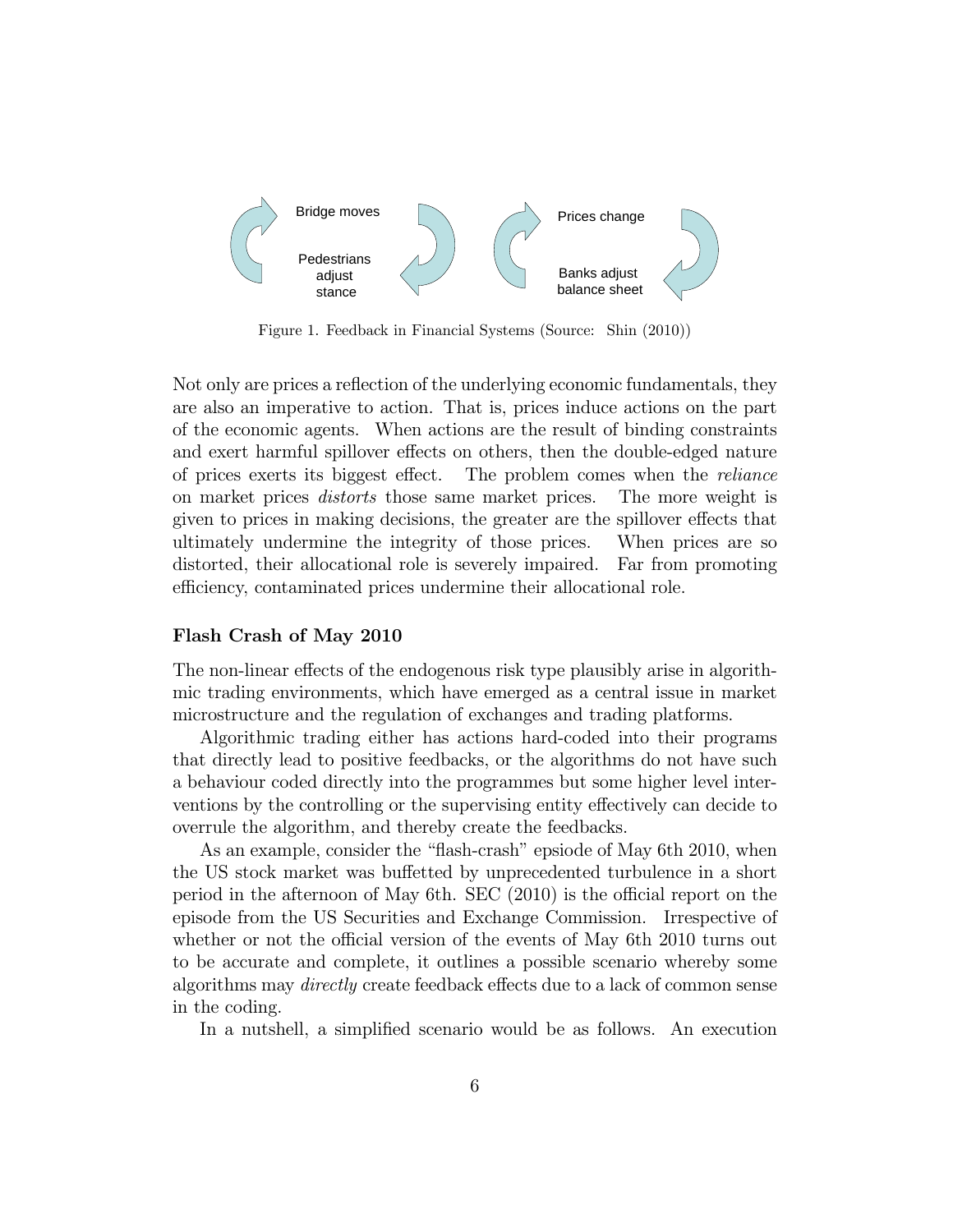algorithm by a investing firm is directed to sell a large number of securities. The algorithm gauges the market impact it may have by looking at the market volume and is instructed to sell more if the volume is higher. Whereas in many market-sensitive trading stratgies it is prices that play the dual roles of gauges of value as well as of imperatives to act, in this case volumes play the dual role of indicators of intensity of transactions as well as the role of imperatives to be followed.

The original large sale finds buyers, most likely high-frequency traders (HFTs) given their speed advantage. If it turns out that there are no new realmoney investors stepping in, the algorithms of the lightly capitalized HFTs that act as market makers may pass the securities around like a hot potato, generating more volume. This volume then teases the original algorithm to sell even more, closing the feedback loop until far out-of-the-money limit orders are hit and the order books are emptied. The destabilizing feedback loop in this instance has been brought about through the interaction of two distinct algorithms. Diagrammatically,

general algo selling  $\Rightarrow$  HFTs pass the parcel, wait for real money investor  $\mathcal{L}$ execution algo sells more if volume is up  $\leftarrow$  volume shoots up

There are many more such sources of endogenous risk in computer-based trading, see for instance Shin and Zigrand (2011).

So far, the analogy between the Millennium Bridge example and the financial market has been informal. In order to illustrate the effects in more detail, we will now examine a specific case of endogenous amplification in financial markets due to the dynamic hedging of options. Dynamic hedging in general refers to the practice of active adjustment one's portfolio so as to leave the portfolio hedged against future shocks. The specific case we examine is the dynamic hedging of options, drawing on the discussion in Danielsson and Shin (2003) and Shin (2010).

## 2 Dynamic Hedging of Options

In the 1980s, specialized fund managers put into practice the principles that underpin the Black and Scholes (1973) model for option pricing and set up funds that became known as portfolio insurers. Bookstaber (2007) gives a first-hand description from a practitioner on the scene at the time.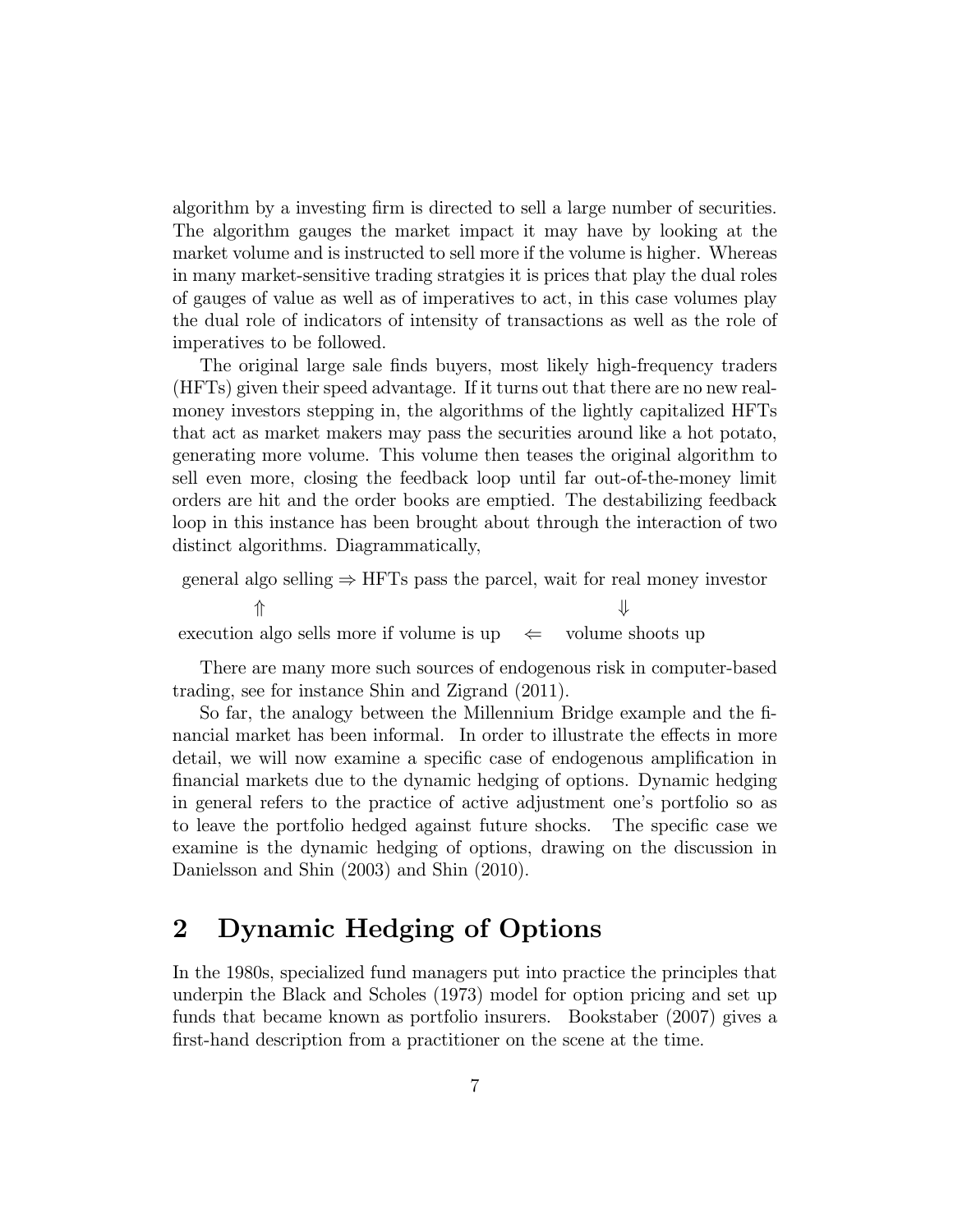Portfolio insurance attemps to replicate the payoffs that arise from holding a put option by trading actively in the market. A put option gives the holder the right (but not the obligation) to sell a particular asset at a preagreed price (the strike price, or exercise price) at a particular date in the future (the *expiry date*). At the expiry date, the value of the put option is large when the price of the underlying asset is far below the exercise price, since the holder of the put can buy the underlying asset at the low prevailing market price, and then sell it at the higher exercise price, pocketing the difference. When the price of the underlying asset is above the exercise price, the holder of the option will not exercise the option, and the option will expire worthless.

Before the expiry date, the option has a value that is above its value at expiry, since the price  $S$  of the underlying asset at expiry is uncertain. Even if the current price  $S$  is above the strike price  $X$ , there is a chance that  $S$ will drift lower below  $X$  before expiry. As long as this is a possibility, the option has a positive value. The farther in the future is the expiry date, the greater is the uncertainty, and the greater is the value of option for any given price of the underlying asset today.<sup>4</sup> The value of a put option is increasing when the price  $S$  falls. Also, the rate which the option increases in value is itself increasing as S falls.

Replicating the payoff of a put option through dynamic hedging attempts to position one's portfolio in reaction to price changes in order to mimic the payoffs from a put option at expiry. There are two requirements. Since a put option pays out more when price is low, this means maintaining a short position in the underlying asset. Since the slope of the put option's value becomes steeper as the price falls, this means taking an even larger short position when the underlying asset falls in price. In other words, dynamic hedging dictates that when the price falls, you sell more of the asset. Replicating a put option through dynamic trading entails a "sell cheap, buy dear" strategy.

Why might it make sense to replicate a put option, rather than just buying a put option? Options that trade in organized exchanges are limited to certain well-established markets, and only for relatively short expiry dates. For very long-dated options, or for specific portfolios, dynamic replication may be the only avenue open to an investor if he/she wishes to attempt to

<sup>&</sup>lt;sup>4</sup>This may not be true if the risk-free interest rate is very high, but we assume for the sake of simplicity that the risk-free rate is zero for the rest of the section.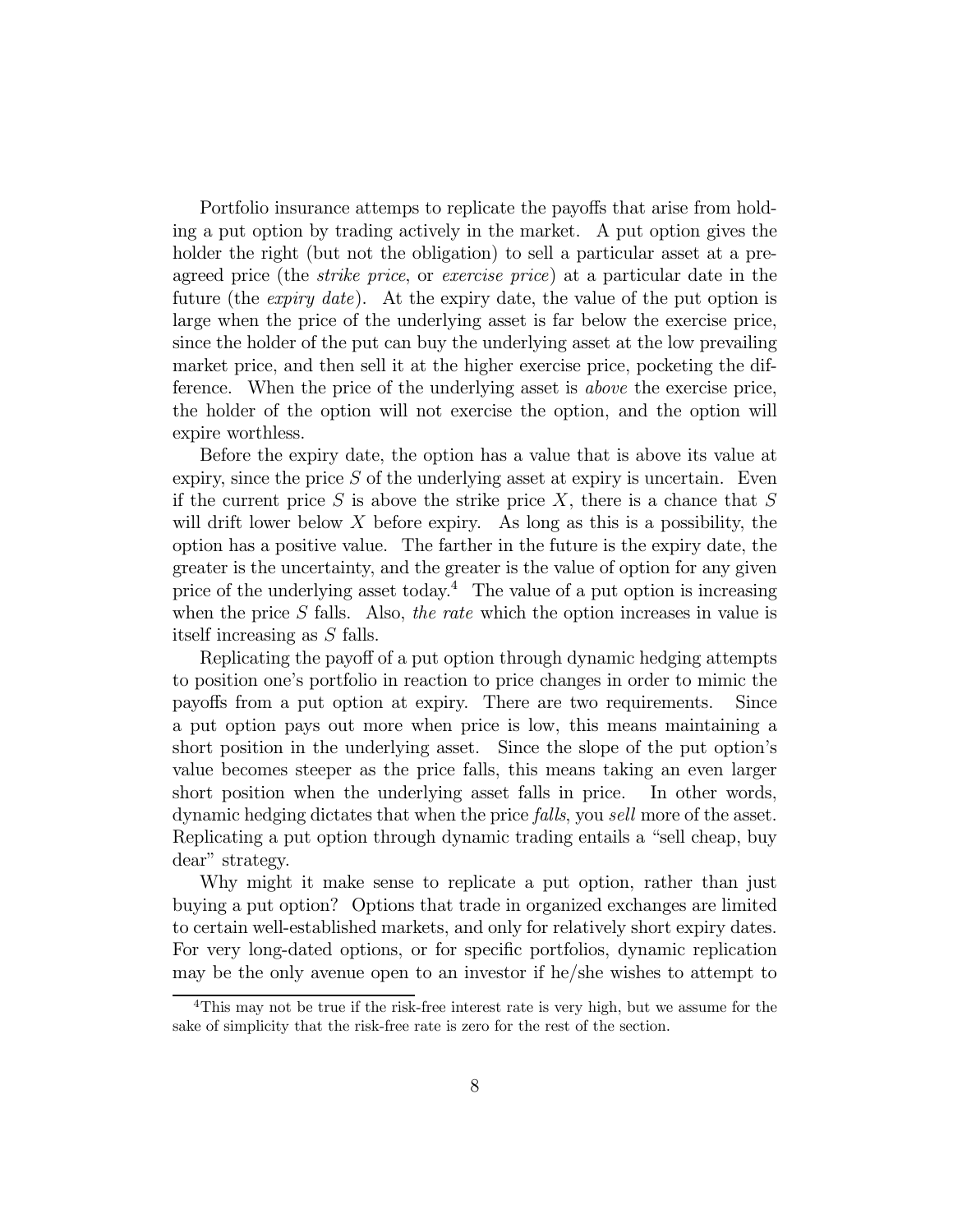hedge the value of an investment holding. One could approach one of the large banks or securities firms and ask it to sell an option to you. But you will need to pay for the privilege of buying the option. For instance, a fund manager who has sold long-term retail funds that guarantee the initial investment, the implicit put must be replicated in some way.

For the bank that sells you the option, it is incurring the liabilities generated by having sold the option. For this reason, even if the bank sells you an over-the-counter (OTC) option tailored to your needs, this does not mean that dynamic hedging becomes irrelevant. Once the bank sells the option to you, the bank is holding a risky liability, and will want to hedge this risk. The burden of replication is placed on the bank that has sold the option. So, as long as some party has to bear the risk of the liabilities generated by the option, dynamic hedging becomes relevant.

### 2.1 Delta Hedging

In its simplest form, dynamic hedging relies on the delta of the option. To fix ideas, focus on the task of replicating the payoff of a put option. The delta of a put option is the rate of change of the put option price with respect to the change in the price of the underlying asset. Thus, if  $P$  is the price of the put option and S is the price of the underlying asset, the delta  $\Delta$  is given by  $\Delta = dP/dS$ . For a put option, its delta lies between -1 and 0. Black and Scholes in their famous paper on option pricing noted that the portfolio consisting of:

$$
\left\{\begin{array}{ll}\Delta&\text{underlying asset}\\-1&\text{put option}\end{array}\right.
$$

is locally risk-free with respect to changes in  $S$ . This is because when the price changes slightly, the gain from the holding of the underlying asset (given by  $\Delta$ ) is matched by an exactly offsetting loss in the price of the put option  $(-\Delta)$ . This insight is used in the derivation of the Black-Scholes formula by arguing that the above portfolio must earn same return as the risk free asset.

The delta of a put option can be pictured in Figure 2. The delta is the slope of  $P$  with respect to  $S$ , and hence lies below the horizontal axis. The delta goes to  $-1$  as the price of the underlying security S falls, and tends to 0 as the price of the underlying security increases. As time progresses to the expiry of the option, the price of the option gets closer to the kinked curve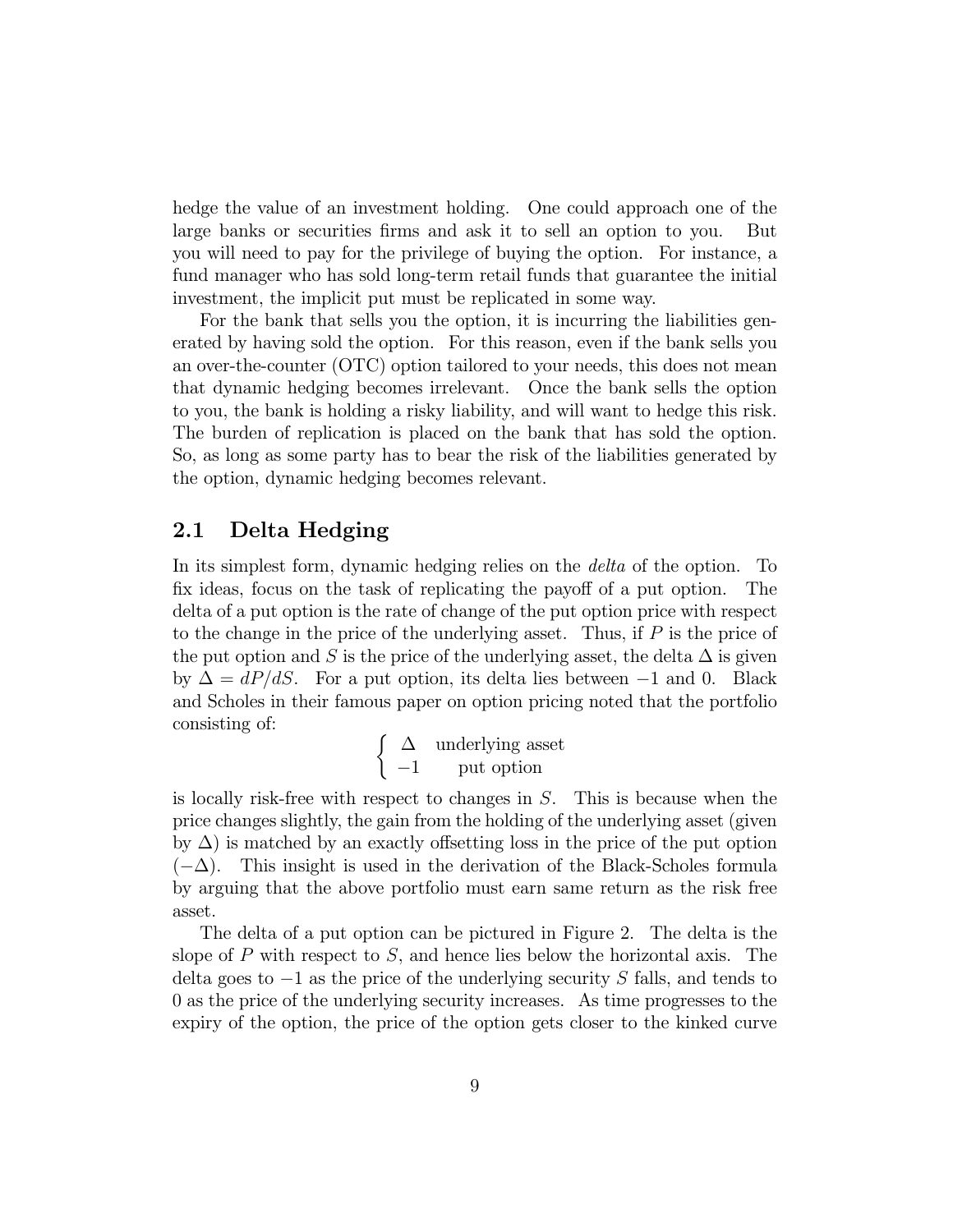

Figure 2. Delta of Put Option

with the kink at the exercise price  $X$ . So, the delta behaves more like the step function that jumps from  $-1$  to 0 at exercise price X.

At expiry, there are two possible values of delta. If the option expires "in the money" so that  $S < X$ , then we are on the negatively sloped part of the curve so that  $\Delta = -1$ . However, if the option expires "out of the money", we are on the flat part of the curve so that  $\Delta = 0$ .

The payoff from the put option can be replicated by holding a suitable portfolio of the underlying asset and cash, and adjusting the position over time in response to realised outcomes. Suppose a trader starts with a cash balance of  $P$ , and suppose that  $P$  is also the market price of the put option that the trader wishes to replicate. With this wealth, the trader can either purchase the put option itself, or purchase the portfolio given by:

$$
\begin{cases} \Delta & \text{underlying asset} \\ -S\Delta + P & \text{cash} \end{cases} \tag{1}
$$

The value of this portfolio is also P, since the  $\Delta$  units of the underlying asset has price  $-S\Delta$ . Remember that  $\Delta$  is negative since the trader wishes to replicate a put option. The portfolio given by (1) is financed by selling short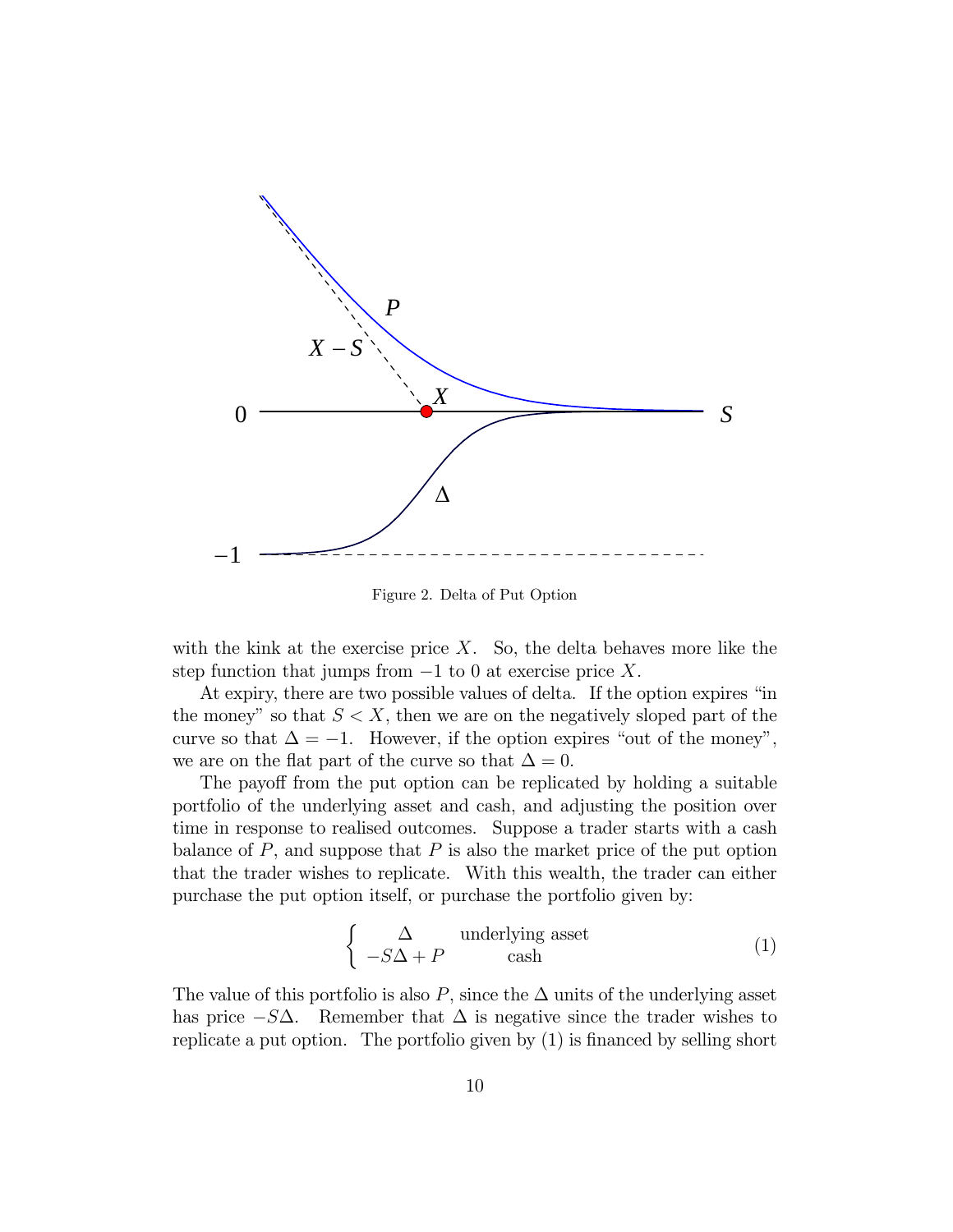

Figure 3. Delta following price change

 $|\Delta|$  units of underlying asset at price S, and adding the proceeds to the cash balance.

Now, suppose price changes to  $S'$ . The value of the portfolio at the new price is

$$
\overbrace{\Delta \cdot S'}^{\text{short asset}} + \overbrace{P - S\Delta}^{\text{cash}}
$$

$$
= P + \Delta (S' - S)
$$

$$
\simeq P'
$$

where  $P'$  is the price of the put option given price  $S'$ . Figure 3 illustrates the change in the price of the portfolio following the price change, and how it relates to the shift in the price of the put option itself. The trader manages to approximate the wealth of a trader who starts out by holding the put option itself, in the sense that the trader's portfolio value moves along the tangency line at the old price  $S$ . Since the approximation is linear, the accuracy of the approximation is greater the smaller is the price change.

After the price change, the trader can repeat his procedure at the new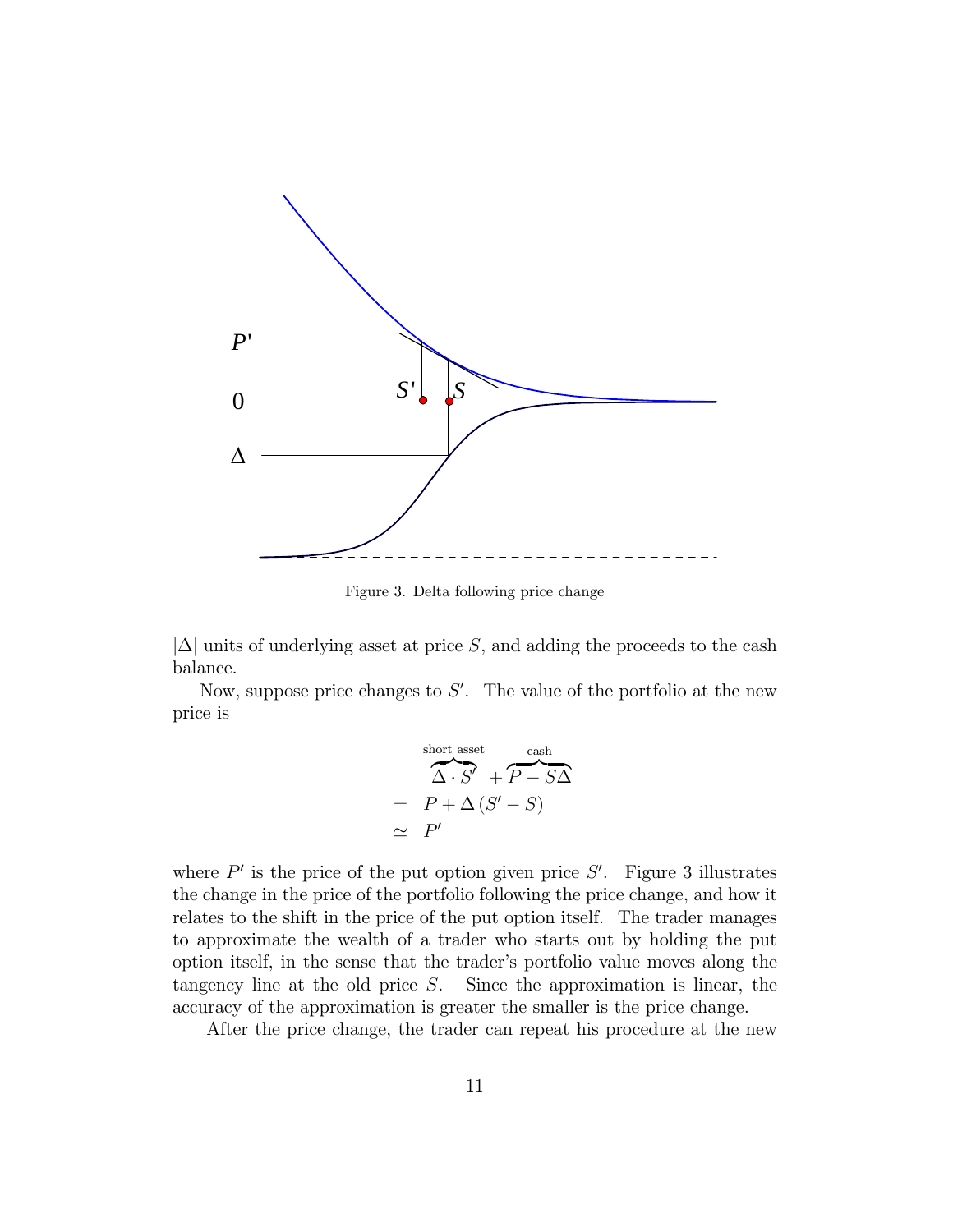price  $S'$ . At the new price  $S'$ , the investor forms the new portfolio:

$$
\begin{cases}\n\Delta' & \text{underlying asset} \\
-S'\Delta' + P' & \text{cash}\n\end{cases} \tag{2}
$$

which is affordable (approximately) given his new wealth of  $P'$ . Suppose that the trader repeats this procedure of forming the new portfolio in response to price changes so that he maintains a position of  $\Delta$  in the underlying security, and where the cash position adjusts as a result of the shift in the portfolio. When the price falls, the delta becomes more negative, meaning that the trader sells more of the underlying security, and thereby adding to the cash balance by the amount of the dollar value of securities sold short in that round. Conversely, if the price rises, then the delta becomes less negative, meaning that the trader has to buy back some of the security, thereby dipping into his cash balance to make the purchase. The cash balance will adjust in this way as a result of new sales and purchases.

Proceeding in this way, let us suppose that the trader reaches the expiry date of the option. There are two cases we need to consider, depending on whether the option expires in the money or out of the money. If the option expires in the money (i.e. when the price  $S$  is below the exercise price  $X$ ), we have  $\Delta = -1$ , so that the portfolio given by (2) is

$$
\begin{cases}\n-1 & \text{underlying asset} \\
S + (X - S) & \text{cash}\n\end{cases}
$$

In this case, the trader has a balance sheet in which he has cash of  $S + (X - S)$ on the asset side, and 1 unit of the underlying security on the liabilities side. The difference between the two is the equity of the trader. Since the price of the underlying security is  $S$ , the value of equity is

$$
\underbrace{S + (X - S)}_{\text{asset}} - \underbrace{S}_{\text{liability}} = X - S \tag{3}
$$

Another way to think about this is to imagine the trader buying back the one unit of the security at expiry, at the price of  $S$ . With a cash balance of  $S + (X - S)$ , paying out S leaves the trader with  $X - S$ .

The second case is when the option expires out of the money. In this case, the price of the underlying security  $S$  lies above the exercise price  $X$ . So, the portfolio (2) takes the particular simple form:

$$
\begin{cases}\n0 & \text{underlying asset} \\
0 & \text{cash}\n\end{cases} \tag{4}
$$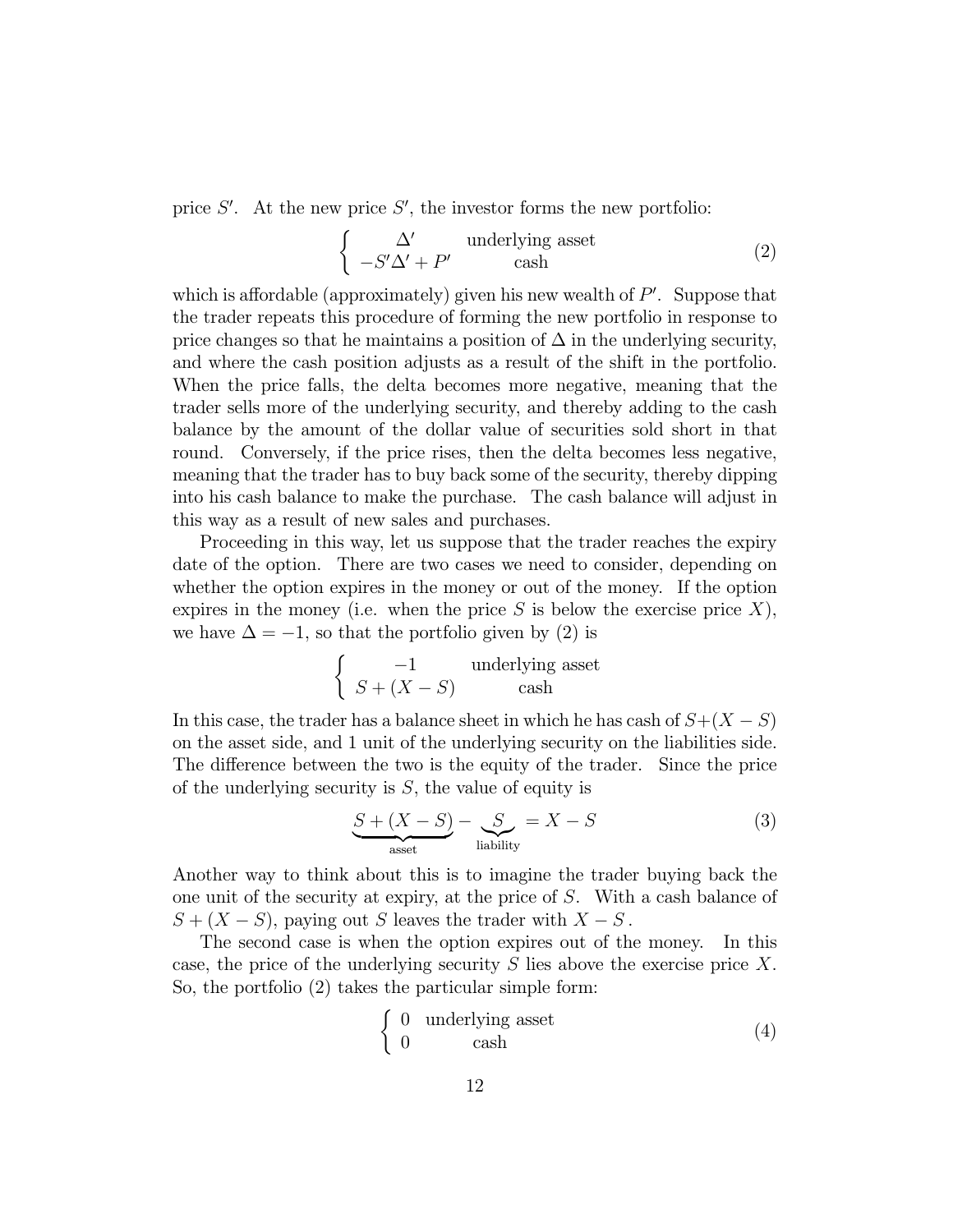In this case, the equity of the trader is zero. So, taking account of the two possible cases taken by the trader's portfolio at the expiration date, the final value of the trader's portfolio is the larger of  $X-S$  and zero. In other words, the payoff at expiry of the trader who follows the strategy of keeping a delta position in the underlying security is given by

 $\max\{X - S, 0\}$ 

But this payoff is exactly the payoff achieved by the alternative strategy for the trader in which he pays  $P$  to buy one unit of the put option, and holds it to expiry. In this way, the strategy of hedging by holding a delta position in the underlying security enables the trader to mimic the payoff of buying a put option and holding it.

### 2.2 Numerical Example

Let us first examine a numerical example for the case where returns are given exogenously - that is, unaffected by the actions of the traders. This is the case made famous by Black and Scholes (1973) and examined in textbooks, such as Hull (2009). Suppose the initial price of the underlying security is 100. A trader wishes to replicate the payoff of the put option with strike price 90 by rebalancing his portfolio at the end of each week. We suppose that the trader starts with a zero cash balance, but can borrow and lend at some risk-free rate  $r$ . The option expires in 20 weeks. Suppose also that the process governing the evolution of the security's price is such that the Black-Scholes (1973) option pricing formula is valid.

According to the Black-Scholes formula for option pricing, the delta of a put option at time  $t$  is given by

$$
N(d_1)-1
$$

where  $N(.)$  is cumulative distribution function of the standard normal, and  $d_1$  is given by

$$
d_1 = \frac{\ln\left(\frac{S}{X}\right) + \left(r + \frac{\sigma^2}{2}\right)(T - t)}{\sigma\sqrt{T - t}}
$$

where  $X$  is the exercise price of the option,  $S$  is the price of underlying asset, r is the risk-free interest rate and T is the expiry date of the option and  $\sigma$  is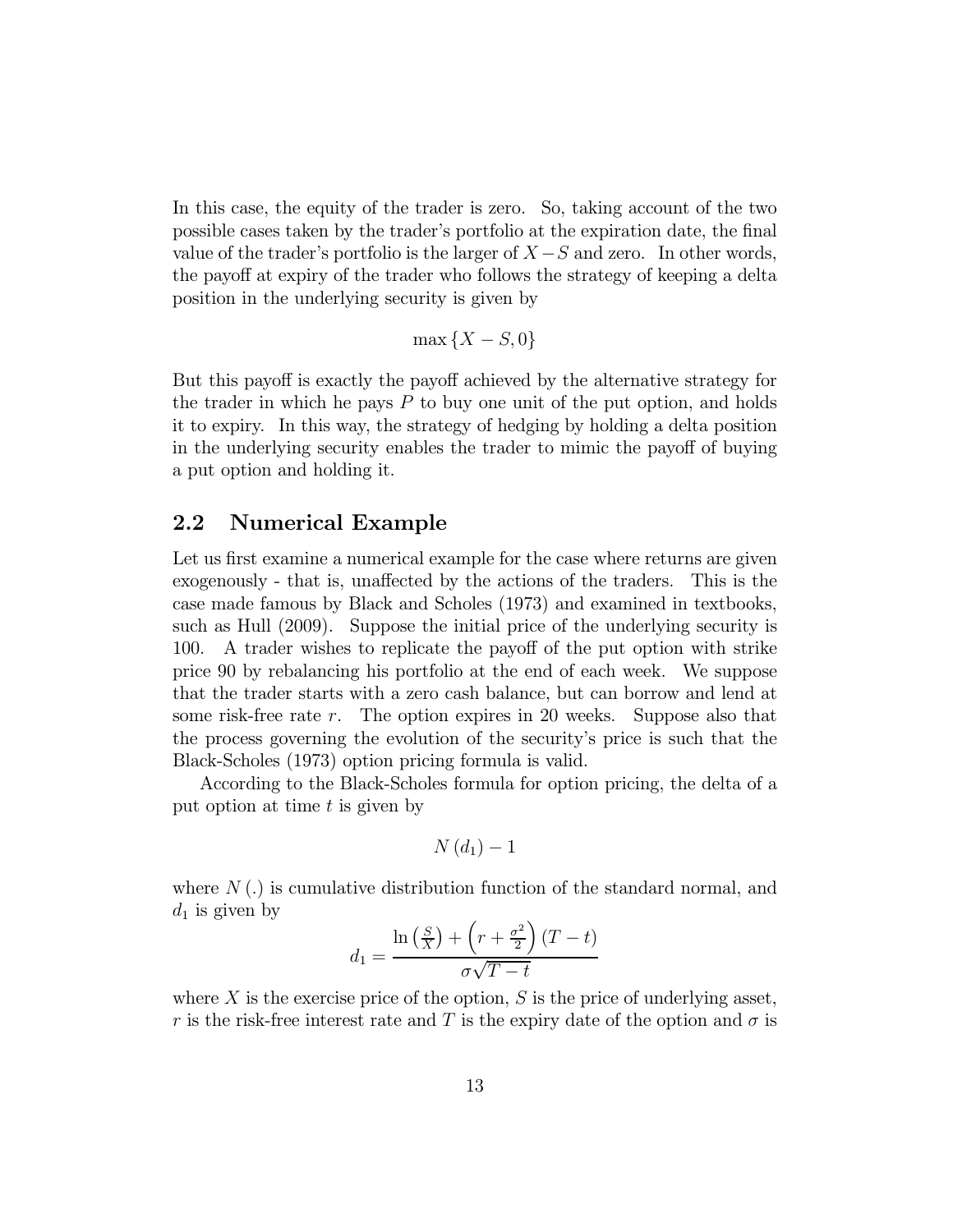| Week           | T - t | Random   | Price   | log(p/x) | d 1      | Delta    | <b>Purchases</b> |          | <b>Cash Flow Cash Stock</b> |
|----------------|-------|----------|---------|----------|----------|----------|------------------|----------|-----------------------------|
| $\Omega$       | 0.385 |          | 100.000 | 0.105    | 0.757    | $-0.224$ | $-0.224$         | 22.450   | 22.450                      |
|                | 0.365 | $-0.026$ | 97.378  | 0.079    | 0.597    | $-0.275$ | $-0.051$         | 4.944    | 27.394                      |
| 2              | 0.346 | 0.014    | 98.738  | 0.093    | 0.704    | $-0.241$ | 0.034            | $-3.397$ | 23.997                      |
| 3              | 0.327 | $-0.046$ | 94.213  | 0.046    | 0.392    | $-0.348$ | $-0.107$         | 10.065   | 34.062                      |
| 4              | 0.308 | 0.015    | 95.617  | 0.061    | 0.506    | $-0.306$ | 0.041            | $-3.944$ | 30.118                      |
| 5              | 0.288 | 0.006    | 96.144  | 0.066    | 0.559    | $-0.288$ | 0.018            | $-1.764$ | 28.353                      |
| 6              | 0.269 | 0.021    | 98.138  | 0.087    | 0.732    | $-0.232$ | 0.056            | $-5.502$ | 22.851                      |
| $\overline{7}$ | 0.250 | $-0.047$ | 93.485  | 0.038    | 0.366    | $-0.357$ | $-0.125$         | 11.684   | 34.535                      |
| 8              | 0.231 | 0.024    | 95.685  | 0.061    | 0.570    | $-0.284$ | 0.073            | $-6.955$ | 27.580                      |
| 9              | 0.212 | $-0.037$ | 92.180  | 0.024    | 0.266    | $-0.395$ | $-0.111$         | 10.227   | 37.807                      |
| 10             | 0.192 | $-0.010$ | 91.283  | 0.014    | 0.184    | $-0.427$ | $-0.032$         | 2.901    | 40.708                      |
| 11             | 0.173 | $-0.048$ | 86.910  | $-0.035$ | $-0.284$ | $-0.612$ | $-0.185$         | 16.054   | 56.762                      |
| 12             | 0.154 | $-0.045$ | 83.001  | $-0.081$ | $-0.777$ | $-0.781$ | $-0.170$         | 14.072   | 70.834                      |
| 13             | 0.135 | $-0.037$ | 79.944  | $-0.118$ | $-1.246$ | $-0.894$ | $-0.112$         | 8.977    | 79.811                      |
| 14             | 0.115 | $-0.043$ | 76.546  | $-0.162$ | $-1.864$ | $-0.969$ | $-0.075$         | 5.761    | 85.572                      |
| 15             | 0.096 | $-0.020$ | 75.005  | $-0.182$ | $-2.312$ | $-0.990$ | $-0.021$         | 1.557    | 87.129                      |
| 16             | 0.077 | 0.044    | 78.313  | $-0.139$ | $-1.971$ | $-0.976$ | 0.014            | $-1.093$ | 86.036                      |
| 17             | 0.058 | $-0.036$ | 75.531  | $-0.175$ | $-2.889$ | $-0.998$ | $-0.022$         | 1.692    | 87.728                      |
| 18             | 0.038 | $-0.047$ | 71.989  | $-0.223$ | $-4.530$ | $-1.000$ | $-0.002$         | 0.139    | 87.867                      |
| 19             | 0.019 | 0.011    | 72.788  | $-0.212$ | $-6.105$ | $-1.000$ | 0.000            | 0.000    | 87.867                      |
| 20             | 0.000 | $-0.035$ | 70.236  | $-0.248$ |          | $-1.000$ | 0.000            | 0.000    | 87.867                      |

standard deviation of return of the underlying security. The Black-Scholes formula for the price for the put at  $t$  is

$$
P = X e^{-r(T-t)} N (-d_2) + S (N (d_1) - 1)
$$

where  $d_2 = d_1 - \sigma \sqrt{T - t}$ . For economy of notation, set  $r = 0$ . Quantities such as the time to expiry  $T - t$  and volatility  $\sigma$  will be measured in units of years. In the case we want to examine, there are 20 weeks to expiry, so that the time to expiry at the initial date is 0.3846 years. The exogenous returns are drawn from a normal density for weekly returns that is consistent with a 25% yearly volatility  $\sigma$ . The returns each week are assumed to be independent. The annual standard deviation is converted to a weekly standard deviation by dividing by the square root of 52, the number of weeks in a year.

Table 1 shows draws where the returns are unfavorable to the security value so that the put option ends up in the money. Initially, the price is 100, and the trader begins with a short position in the underlying security of  $-0.2245$ . However, the return in the first week is  $-2.6\%$ , lowering the price to 97.38. The delta becomes more negative, at −02753, which is met by the trader selling additional units of the risky security, and adding 4.94 to the cash balance. At the end of the first week, the trader has a cash balance of 27.39, as seen in the last column.

Proceeding in this way, the trader adjusts his portfolio at the end of each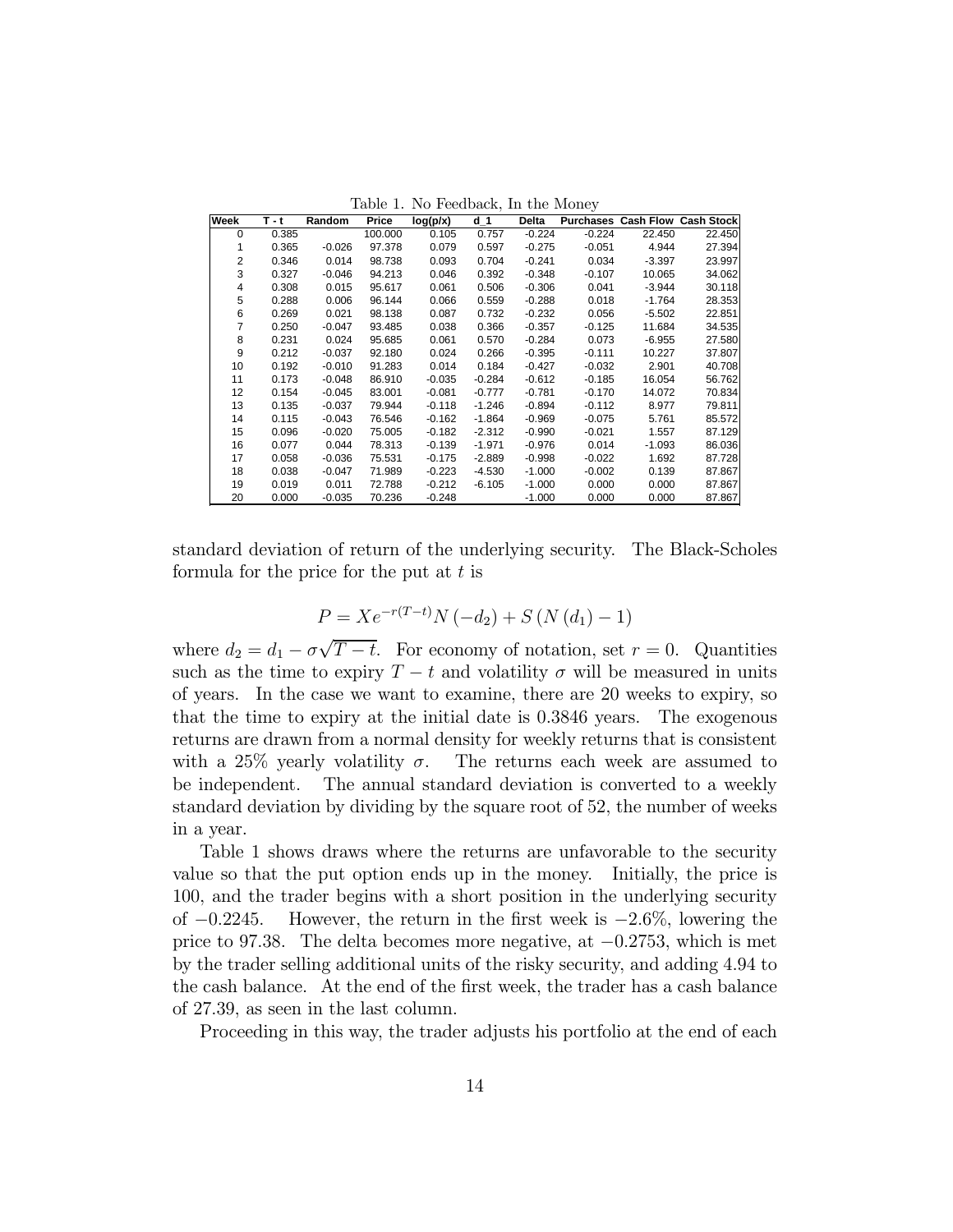week in response to the weekly realised return. The random draws push the security price down, so that at the end of the 20 weeks, the security price ends up at 70.24. The option ends up in the money, and the delta goes to −1 rapidly in the last few weeks. The cash balance at the end of the 20 weeks is 87.87.

At the end of the 20 weeks, the trader has a portfolio consisting of a cash balance of 87.87 and a liability of one unit of the risky security. Since the price of the security is 70.24 at that date, the equity of the trader is given by

$$
87.87 - 70.24 = 17.63
$$

Having started off with a zero cash balance, 17.63 is the net gain from having replicated the put option. We can compare this outcome to the alternative that was open to the trader of buying one unit of the put option and then waiting for the expiry of the option at the end of 20 weeks. The Black-Scholes price of the option at date 0 with strike price 90 is 2.17. Meanwhile, the option ends up in the money by the difference between 90 and 70.24. Hence, the net gain to the trader is

$$
90 - 70.24 - 2.17 = 17.59
$$

which is very close to the 17.63 that is made by the trader who uses delta hedging to replicate the put option. In this particular numerical example, the outcome of the delta hedging is extremely close to the outcome given by buying and holding the put.

Delta hedging rests on being able to sell the security when the price falls, and buying the security when its price rises. In other words, it is a strategy that chases price moves up or down. The strategy rests on there being someone who buys when you want to sell. However, when there is feedback from the actions of traders to the price moves seen on the market, then there is the potential for amplified responses, where price falls elicit more selling, which pushes price down, which then elicits further selling. When the conditions are ripe (on which more below), delta hedging can generate a price spiral where selling and market dynamics create a feedback loop.

To illustrate such a possibility, let us examine a slightly modified version of the example with a price feedback effect where sales and purchases impact on price changes in the market. The idea is that selling creates downward pressure on price and buying creates an upward pressure on price.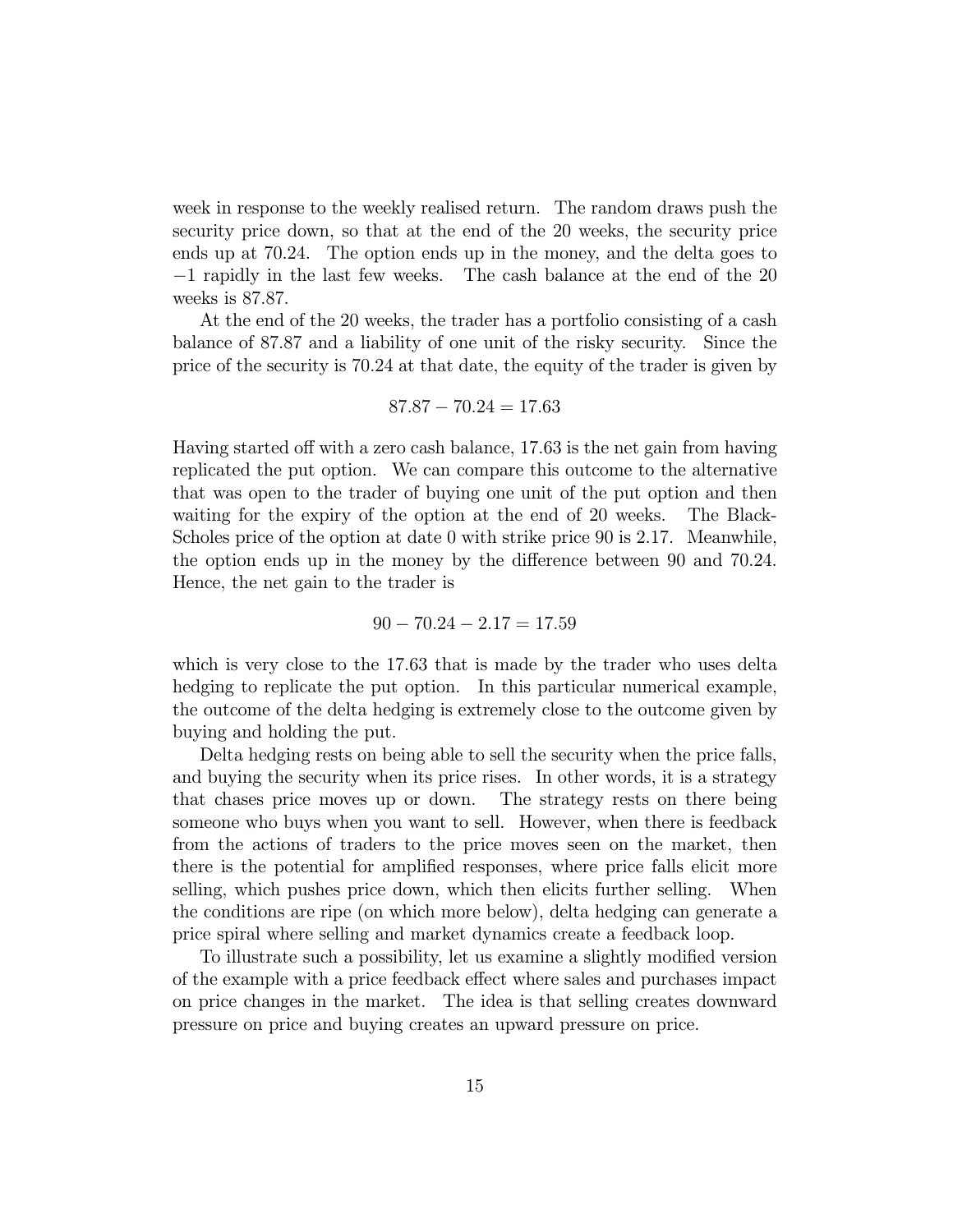|                |       |          | Theoretical | Actual  |          |                  | Cash        | Cash         |
|----------------|-------|----------|-------------|---------|----------|------------------|-------------|--------------|
| Week           | T - t | Random   | Price       | Price   | Delta    | <b>Purchases</b> | <b>Flow</b> | <b>Stock</b> |
| $\Omega$       | 0.385 |          | 100.000     | 100.000 | $-0.224$ | $-0.224$         | 22.450      | 22.450       |
|                | 0.365 | $-0.026$ | 97.378      | 97.378  | $-0.275$ | $-0.051$         | 4.944       | 27.394       |
| $\overline{2}$ | 0.346 | 0.014    | 98.738      | 93.793  | $-0.362$ | $-0.086$         | 8.095       | 35.490       |
| 3              | 0.327 | $-0.046$ | 94.213      | 81.400  | $-0.736$ | $-0.374$         | 30.480      | 65.969       |
| 4              | 0.308 | 0.015    | 95.617      | 52.133  | $-1.000$ | $-0.264$         | 13.759      | 79.728       |
| 5              | 0.288 | 0.006    | 96.144      | 38.662  | $-1.000$ | 0.000            | 0.002       | 79.730       |
| 6              | 0.269 | 0.021    | 98.138      | 39.461  | $-1.000$ | 0.000            | 0.000       | 79.730       |
| 7              | 0.250 | $-0.047$ | 93.485      | 37.591  | $-1.000$ | 0.000            | 0.000       | 79.730       |
| 8              | 0.231 | 0.024    | 95.685      | 38.475  | $-1.000$ | 0.000            | 0.000       | 79.730       |
| 9              | 0.212 | $-0.037$ | 92.180      | 37.066  | $-1.000$ | 0.000            | 0.000       | 79.730       |
| 10             | 0.192 | $-0.010$ | 91.283      | 36.705  | $-1.000$ | 0.000            | 0.000       | 79.730       |
| 11             | 0.173 | $-0.048$ | 86.910      | 34.946  | $-1.000$ | 0.000            | 0.000       | 79.730       |
| 12             | 0.154 | $-0.045$ | 83.001      | 33.375  | $-1.000$ | 0.000            | 0.000       | 79.730       |
| 13             | 0.135 | $-0.037$ | 79.944      | 32.145  | $-1.000$ | 0.000            | 0.000       | 79.730       |
| 14             | 0.115 | $-0.043$ | 76.546      | 30.779  | $-1.000$ | 0.000            | 0.000       | 79.730       |
| 15             | 0.096 | $-0.020$ | 75.005      | 30.160  | $-1.000$ | 0.000            | 0.000       | 79.730       |
| 16             | 0.077 | 0.044    | 78.313      | 31.490  | $-1.000$ | 0.000            | 0.000       | 79.730       |
| 17             | 0.058 | $-0.036$ | 75.531      | 30.371  | $-1.000$ | 0.000            | 0.000       | 79.730       |
| 18             | 0.038 | $-0.047$ | 71.989      | 28.947  | $-1.000$ | 0.000            | 0.000       | 79.730       |
| 19             | 0.019 | 0.011    | 72.788      | 29.268  | $-1.000$ | 0.000            | 0.000       | 79.730       |
| 20             | 0.000 | $-0.035$ | 70.236      | 28.242  | $-1.000$ | 0.000            | 0.000       | 79.730       |

Table 2. With Feedback, In the Money

For concreteness, first consider the case where the realized return from date  $t-1$  to  $t$  is given by

$$
1 + r_t + y_t \tag{5}
$$

where  $r_t$  is the exogenous random return given in the third column of the tables examined above and  $y_t$  is the *purchase* of the security as given by the column in the tables labelled as "Purchases". This is the purchase dictated by delta hedging, where the portfolio is required to be rebalanced after the price change to reflect the new value of the optional delta. Since the trader maintains a position in the security of delta of the option, the "Purchases" column reflects the change in the delta from one date to the next.

Table 2 tracks the outcome over time. There are now two columns for the price sequence. First there is a "Theoretical Price" column that reflects just the exogenous returns  ${r_t}$ . But the column marked "Actual Price" incorporates the selling and buying pressure  $y_t$  also. At date 0 the starting price of the security is 100, the delta is −02245, so that the trader's portfolio at the end of date 0 consists of a short position of 0.2245 units of the security and a cash balance of 22.45. At the end of week 1, the fundamental return is −226%, which drives down the price to 97.38, as before in Table 1.

However, this is when the downward spiral begins to gather momentum. The sale at the end of date 1 feeds into the return for week 2. The "fundamental" return in week 2 is positive, namely 14%. However, this positive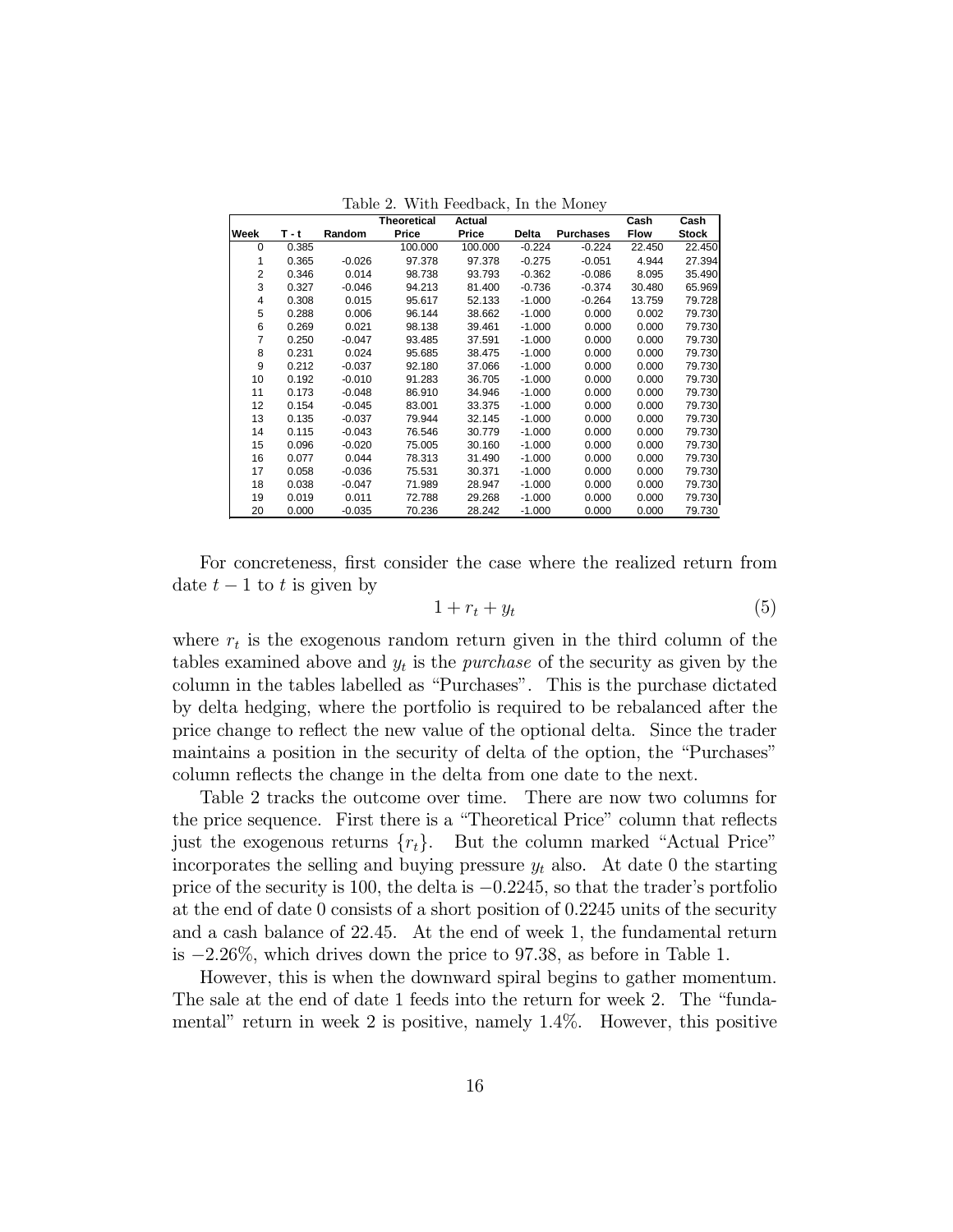fundamental return is swamped by the downward pressure on prices exerted by the sale of 0.0508 units of the security at the end of week 1. The realized return that combines the fundamental shock and the downward pressure on price from sales is given by

$$
0.014 - 0.0508 = -0.0368
$$

so that the actual price at the end of week 2 is given by

$$
97.38 \times (1 - 0.0368) = 93.79
$$

This compares with the theoretical price of 98.74 that takes account only of the exogenous return. The potency of the feedback effect then takes a grip on the price process. With each massive sale in one period, the return in the subsequent period is depressed, which generates more sales, and so on.

The upshot of the feedback is clear from the price path in Table 2. The price falls very rapidly from the starting price of 100. By the end of week 4, the price has crashed to 52.13, compared to the theoretical price of 95.62. The column tracking the delta of the option reflects the rapid price decline. By the end of week 4, the delta has in effect reached its lower bound of  $-1$ . Once the delta reaches  $-1$ , the price of the security remains deep in the money, and so the delta remains at −1 until the expiry of the option. Since there is no further change in the delta, there is no trading of the security either. Figure 4 plots the price paths with and without feedback for the case where the option ends up in the money.

At expiry, the security's actual price has crashed to 28.24. The cash balance of the delta-hedging trader stands at 79.73. Since the trader has a liability of 1 unit of the security, the equity of the trader is

$$
79.73 - 28.24 = 51.49
$$

Had the trader bought the put option at date 0 at the Black-Scholes price of 2.17, the net position at the time of expiry would have been

$$
90 - 28.24 - 2.17 = 59.59
$$

which is substantially larger than the outcome of the delta hedging. Again, this is an illustration that when there is feedback, the Black-Scholes formula is underpricing the put option.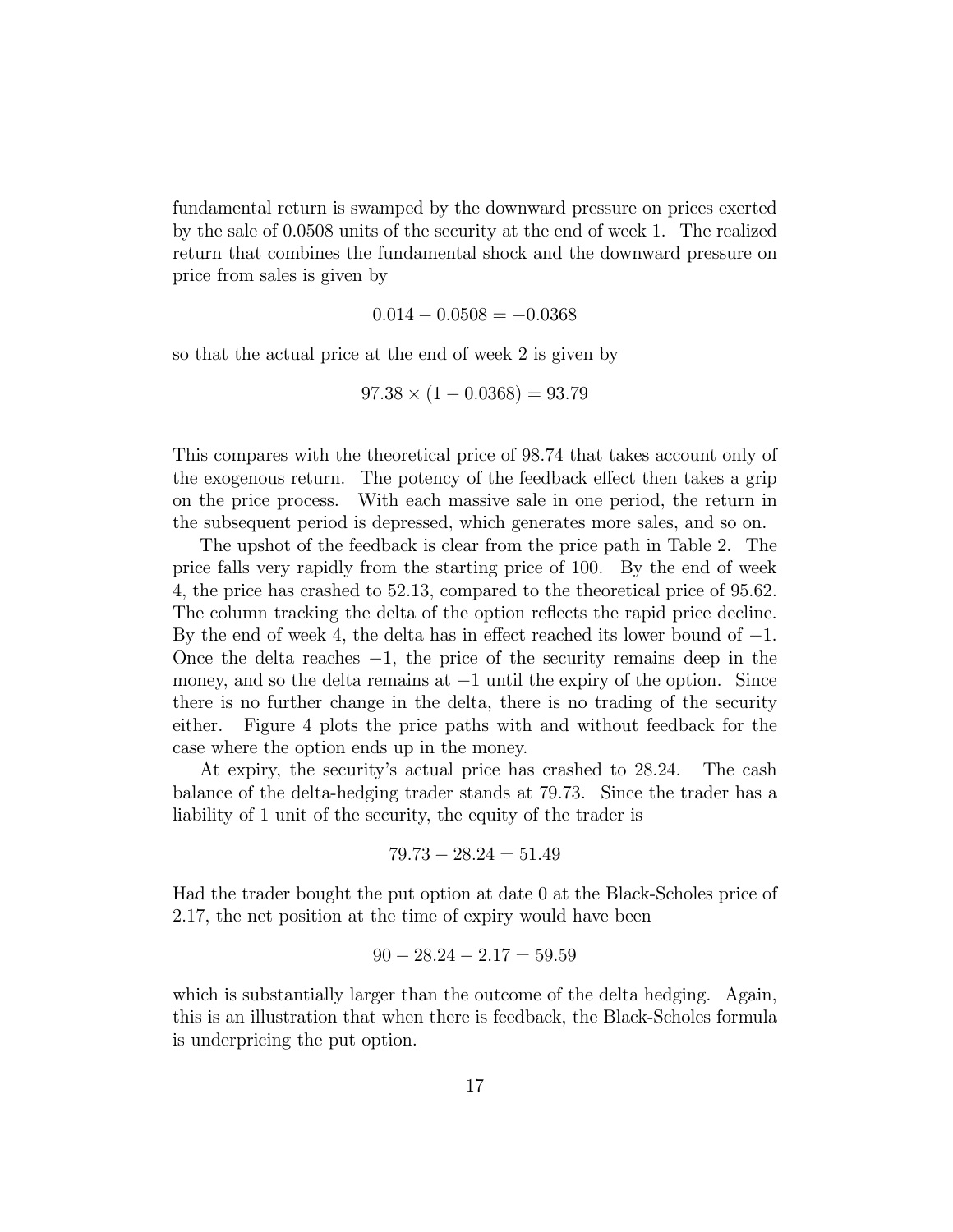

Figure 4. Price paths with and without feedback, out of the money case

## 3 Numerical Simulation of Dynamic Case

Building on the simple example of feedback avove, we now investigate more systematically the potential underpricing of the option when feedback effects are neglected.

We will proceed by developing the simple example above by incorporating not only the price pressure generated by sales and purchases, but we make the more realistic assumption that the market price reverts back to some fundamental value after the price shock due to a sale or purchase. In other words, the price shock due to a sale or purchase is only temporary. Kyle (1985) has popularized the concept of "resiliency" of the market to describe such a reversion to the fundamental price.

In addition, we will examine the case where the strike price of the option to be hedged also shifts, in line with the current market price. This feature is designed to capture the idea that the hedging strategies put in place by market participants will closely mirror the current prevailing market price.

Specifically, the simulation is set up as follows. The option expires at date T, and the remaining time to expiry is  $T-t$ . Time is measured in units of one year, as before. At the beginning, the agent decides to dynamically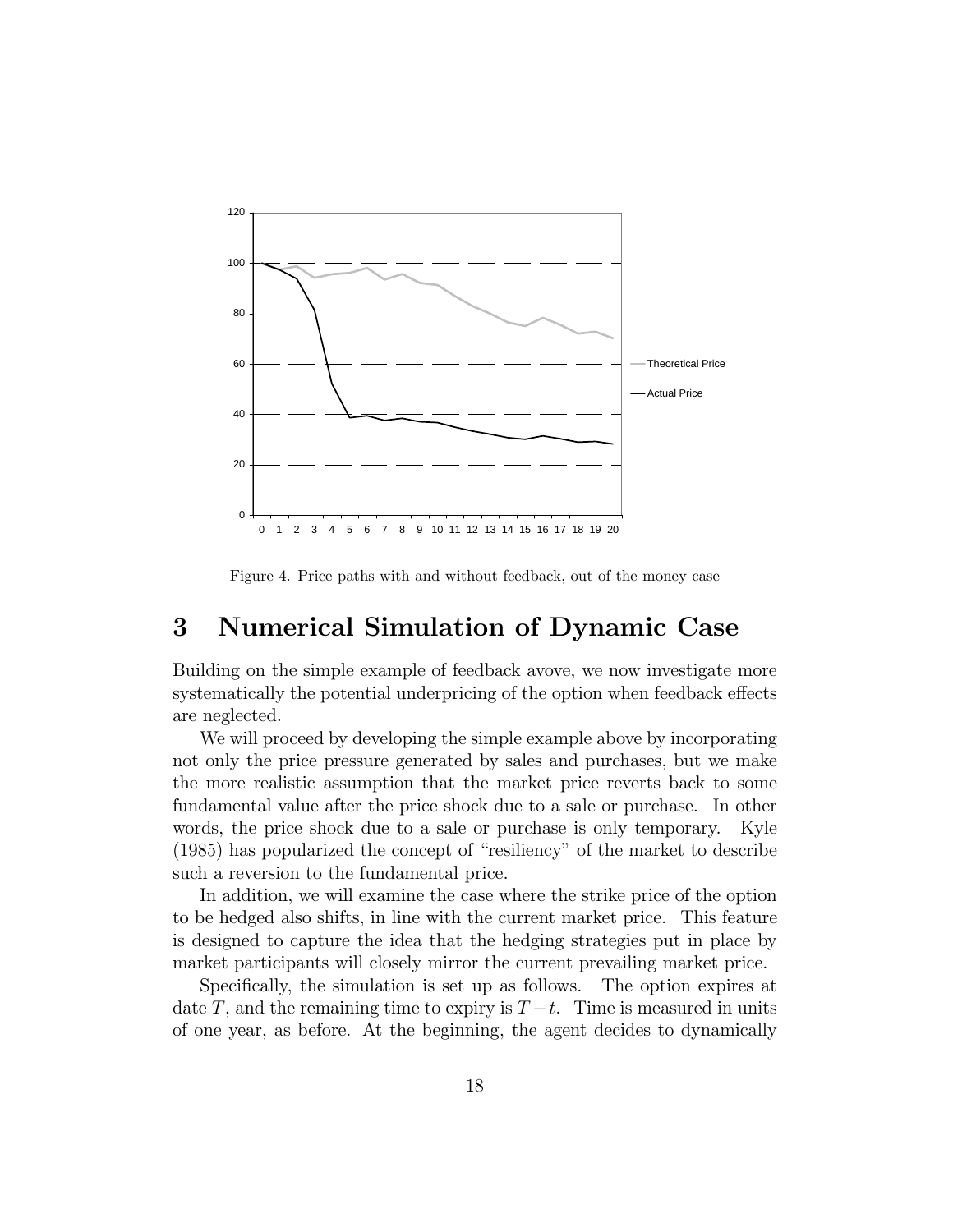replicate a put option, with strike price X set at fraction  $\phi$  of yesterday's price, i.e.,  $X = \phi P$ , rebalancing every  $dt = 1/365$  years, so the agent rebalances everyday. This means that the agent starts out being fully deltahedged. The number of days when the agent does this is denoted by  $N$ , so at the beginning of the period,  $T - t = N dt$ . The annual volatility of returns of the underlying asset is indicated by  $\sigma$ .

On the day after the option expires, the agent may decide to repeat the experience. We indicate the number of times agent does this by  $Q$ .

The sequence of agents actions is as follows. We indicate the days by  $i$ . Then the sequencing in other numerical simulation is given as follows.

day 1 Price,  $P_1$  is realized

- day 2 1. The strike price X adjusts to  $X = \phi P_1$ 
	- 2. Calculate the option delta  $\Delta_2$
	- 3. At all times the agent maintains delta position  $\Delta_i$  in the underlying asset.
- day 3 onward The agent recalculates  $\Delta_i$ , and depending on whether the market went up or down, buys or sells. The agent's repurchase of stock is  $\Delta_i - \Delta_{i-1}$

In the absence of the agent, the price evolves by Brownian motion,

$$
P_i = P_{i-1} \left( 1 + r_f dt + \sigma \sqrt{dt} Z_i \right) \tag{6}
$$

where

$$
Z_i \sim N(0,1)
$$

However, suppose that the set of agents in aggregate who engage in the trade is large. Therefore, as a group, they exerts a significant price impact with their purchases. The price impact is denoted by  $\lambda > 0$ . The price dynamics that take account of the impact of sales and purchases modifies (6) so that

$$
P_i = P_{i-1} \left( 1 + r_f dt + \sigma \sqrt{dt} Z_i + \lambda \left( \Delta_i - \Delta_{i-1} \right) \right) \tag{7}
$$

In other words, the price change reflects the aggregate sales or purchases of the agents, which in turn is the change in the delta of the option.

So far, we have examined the analogous case to the simple tabular example examined in the previous section. Let us now introduce the feature that,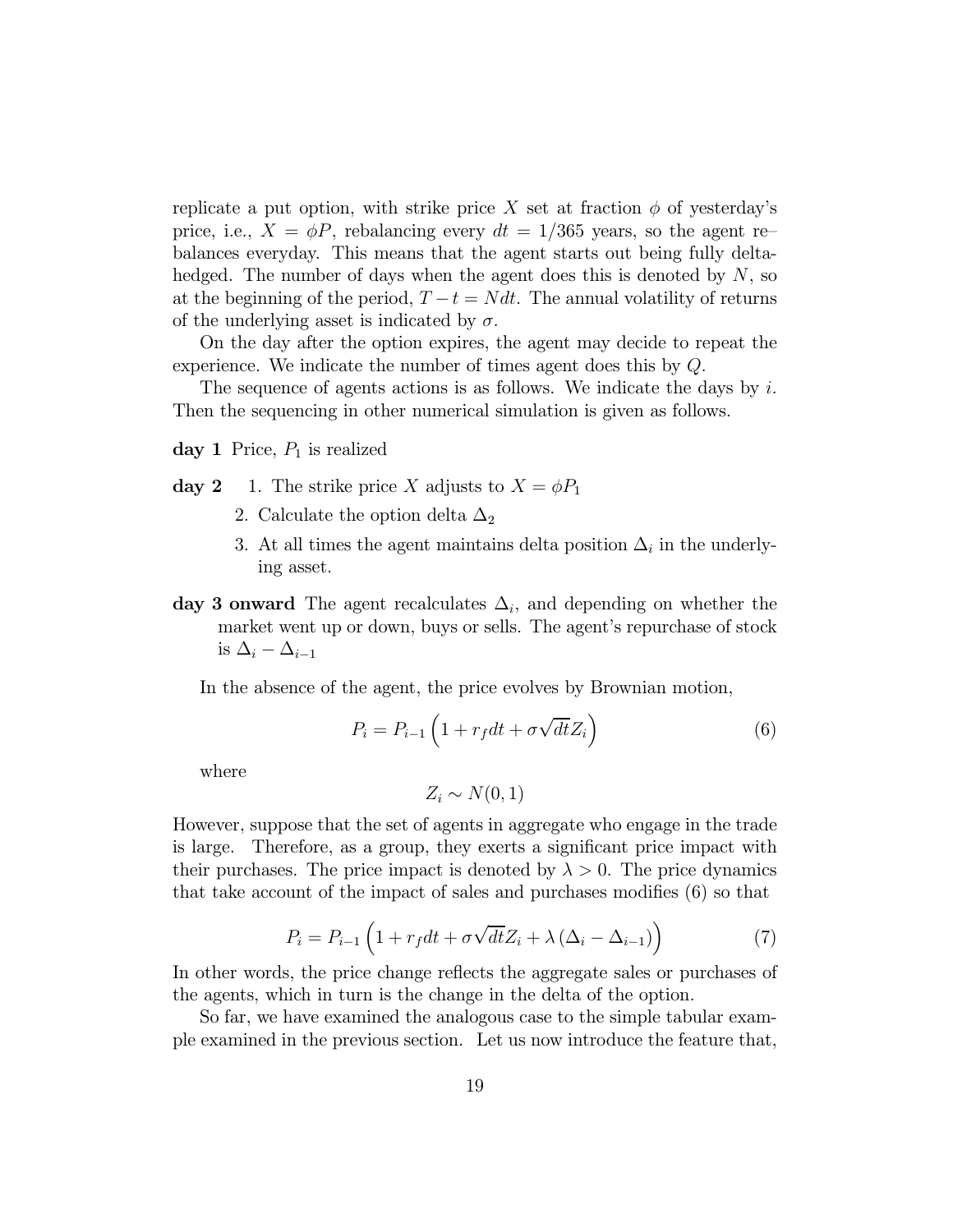after the initial price shock due to the sale or purchase, the market price reverts back to some fundamental value over time. Therefore, the impact of the agent's trading decision will slowly reverse. In the terminology of Kyle (1985), the market exhibits "resiliency"..

Assume that the price impact of sales and purchases is slowly reversed, at a constant rate, over  $F$  days. Therefore, at each future day fraction  $1/F$  of the initial shock  $(\Delta_i - \Delta_{i-1})$  reverts. On any given day, price impacts over many previous days of trading are reverting. We denote the amount that reverts every day by  $H_i$ , so

$$
H_i = \frac{1}{F} \sum_{j=1}^{F} (\Delta_{i-j} - \Delta_{i-j-1})
$$

Therefore, we need to modify (7) to take this into account, and get

$$
P_i = P_{i-1} \left( 1 + r_f dt + \sigma \sqrt{dt} Z_i + \lambda \left( \Delta_i - \Delta_{i-1} \right) - \lambda H_i \right) \tag{8}
$$

This is the form of the price function that we will now examine in our numerical exercise. The pricing function (8) differs from the simple tabular example above in two ways. First, the strike price of the option being hedged depends on the current price, rather than being fixed. Second, the price impact of trades is only temporary, and eventually the market reverts back to fundamental value.

### 3.1 Simulation

In the simulations reported below, we set the annual volatility at  $\sigma = 0.25$ , the number of time periods at  $N = 30$ , the annual risk free rate at  $r_f = 0.05$ . The number of days for the price impact to revert was set at  $F = 30$ . The strike price fraction is  $\phi = 0.9$ , and finally, the price impact factor is set at  $\lambda = 0.25$ .

We report two different types of results below. First we present a plot of a sample price path, where we fix the realization of the shocks and compare the price paths for  $\lambda = 0.25$  and  $\lambda = 0$ . That is, we compare the price paths with and without the pricing impact of trades. We repeat the exercise four times, i.e.,  $Q = 4$ . Since  $Q \times N = 90$  the simulated price path tracks 90 days trading. The two price paths are shown in Figure 5.

In order to better understand the distributional properties of the model where the agent has a significant price impact, along with the resiliency, we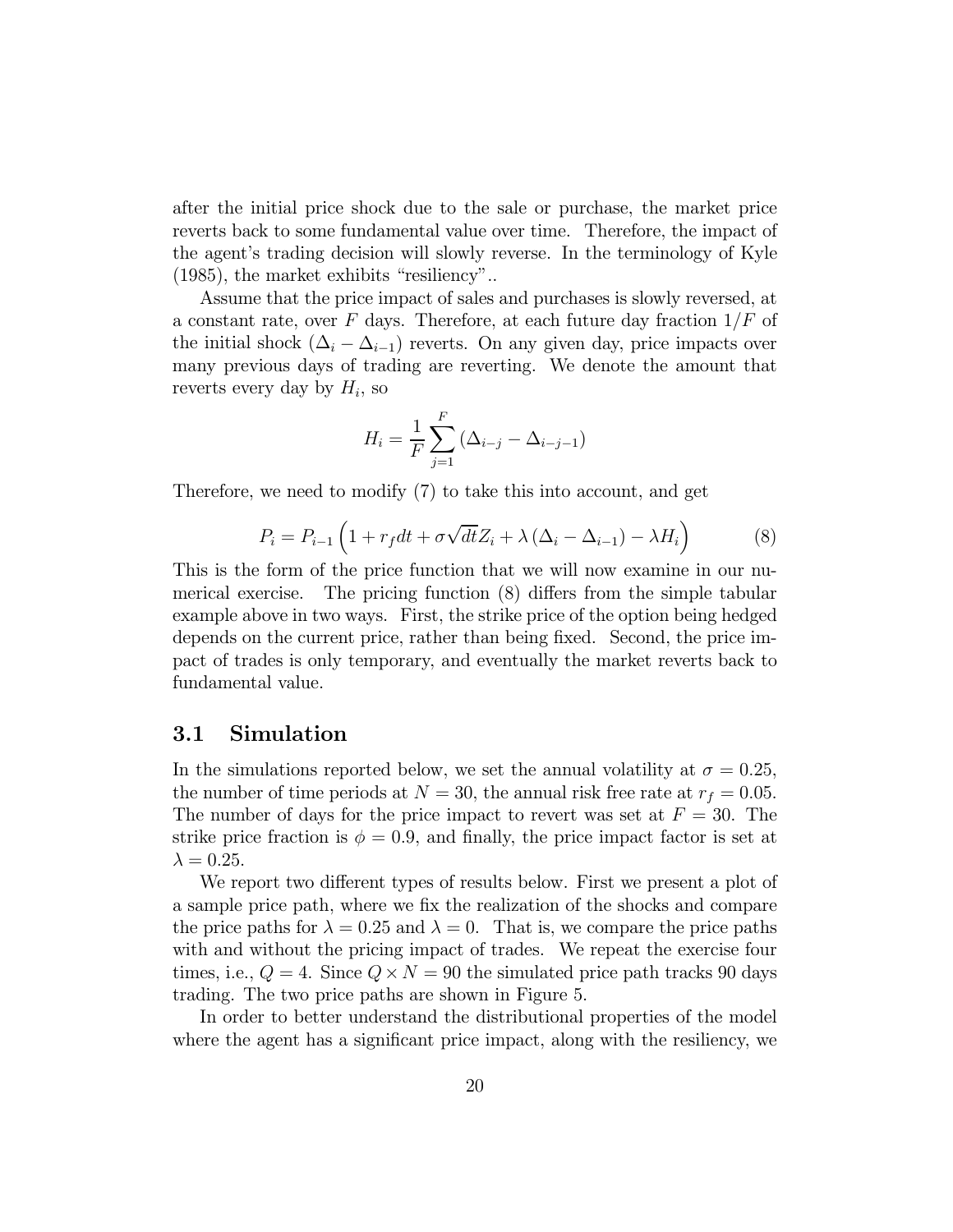

Figure 5. Effect of endogenous shocks on price path. This figure illustrates the price paths with and without the price impact of trades for the same realization of fundamentals shocks. The dotted line is for  $\lambda = 0.25$  with reversion to fundamentals, and the solid line is the case for  $\lambda = 0$ .

Table 3. Volatility and Kurtosis. This table gives the volatility and kurtosis of the simulated densities where one has price feedback while the other does not. Both volatility and kurtosis increase substantially with feedback.

| Model       | Volatility Kurtosis |      |
|-------------|---------------------|------|
| No feedback | 1.3                 | 3.0  |
| Resiliency  | 2.2                 | 15.4 |

also repeat this  $Q = 2,000$  times, to get the sample of size  $Q \times N = 60,000$ days. These results are reported in Figure 6 and Table 3.

The contrasting price paths in Figure 5 demonstrate the considerable impact of price feedback on the dynamic path of prices. For some of the time, the two paths track each other closely, implying that the feedback effect of trading does not exert much effect. However, following large price moves, the two paths can diverge quite drastically. Such divergence is confirmation that the price feedback effects studied in the simple tabular example above can be shown to exert considerable influence in a more realistic dynamic setting. Notice also from Figure 5 that even with market resiliency, the price path with endogenous shocks can stray quite far from the fundamental value.

The endogenous price paths leave their mark on the distribution of returns, also. In particular, the shape of the density exhibit the typical "fat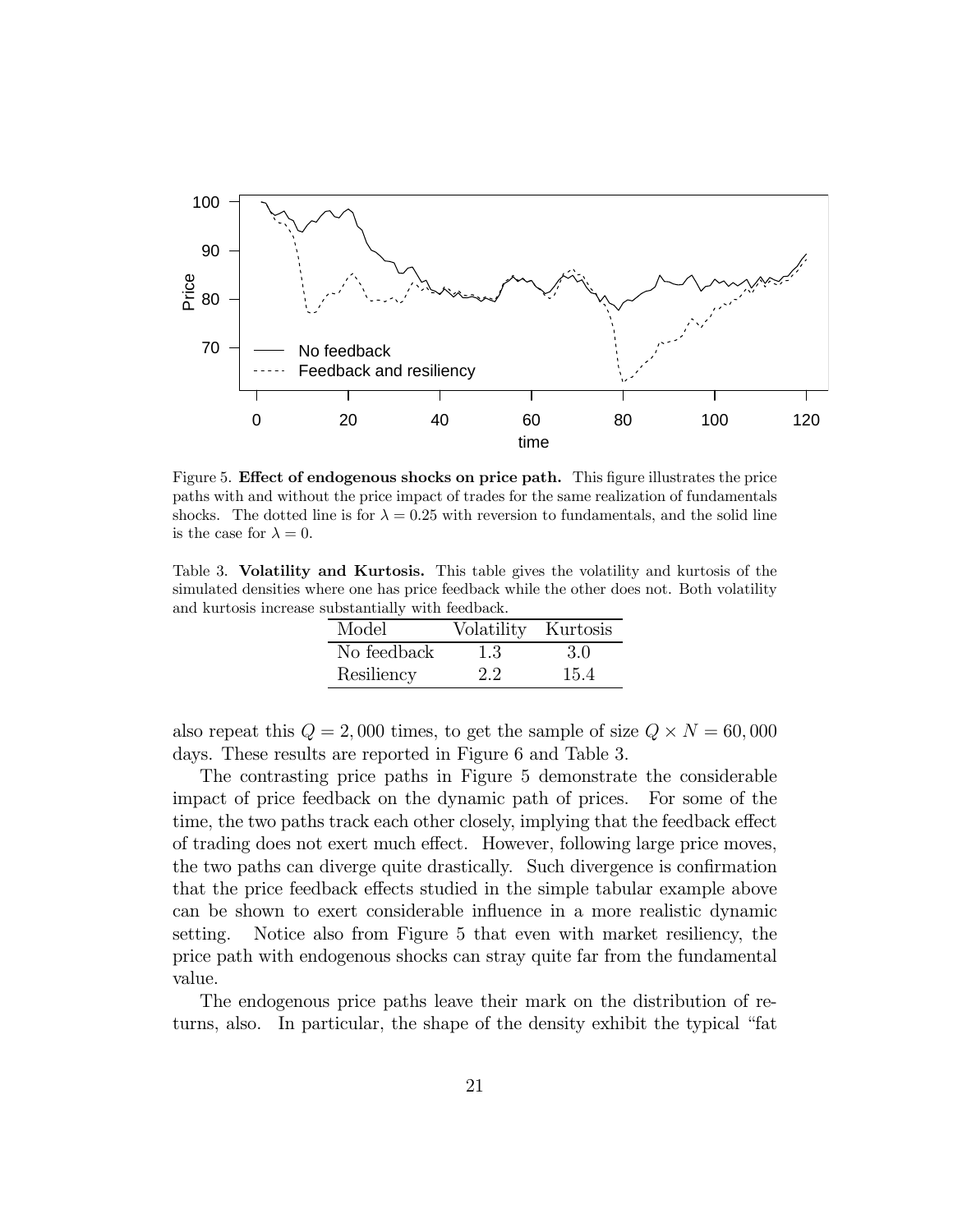

Figure 6. Return density with price feedback. This figure compares the return density with price feedback (dotted line) and without price feedback (solid line).

tail" shape relative to the normal density. Figure 6 presents the simulated density with endogenous feedback (dotted line) relative to the Gaussian fundamentals-driven returns given by the solid line. We see the typical tell-tale signs of a more sharply peaked distribution of returns with more extreme outcomes in the tails. Table 3 confirms both the greater volatility and the substantially higher kurtosis when the returns incorporate endogenous feedback. The kurtosis goes from 3 to 15.4 as we introduce endogenous feedback in prices, while volatility goes from 1.3 to 2.2. We see clearly the effect of feedback. Dynamic trading strategies coupled with endogenous risk increase overall market risk, whether measured by volatility or kurtosis.

### 4 Concluding Remarks

This paper has illustrated the possibility of endogenously generated extreme outcomes when prices play the dual role of both reflecting the underlyng fundamentals, but also driving the constraints on economic agents' actions. The illustration has relied on one type of constraint - the automatic response to buy and sell that results from the delta hedging strategy. We close the paper with some remarks on how our general approach can be usefully employed to address a wider range of market dynamics that rest on the same spirit of the dual nature of prices.

In Danielsson, Shin and Zigrand (2010), we show how the dual role of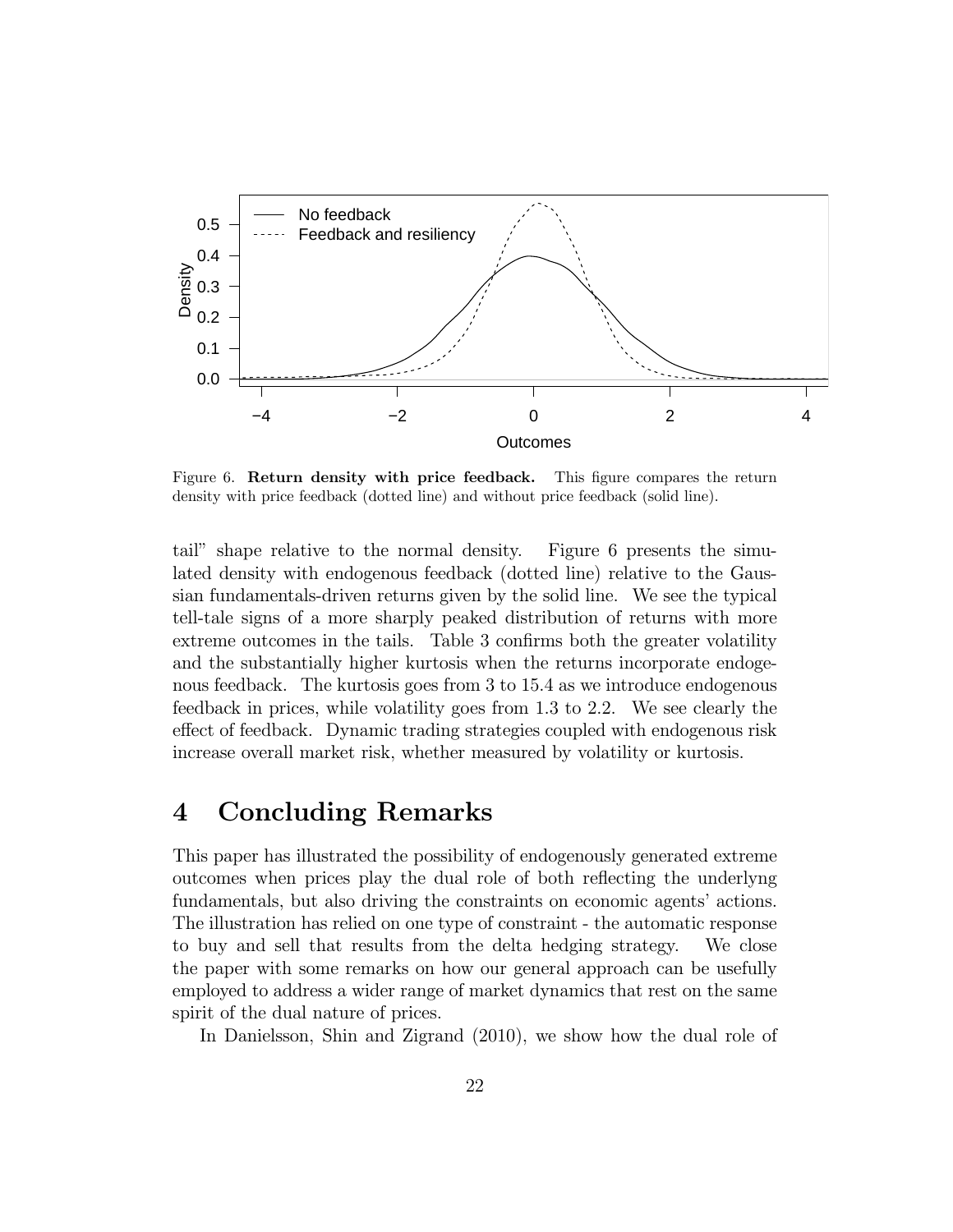prices can amplify market risk itself and thereby drive the leverage of financial intermediaries. The depletion of bank capital and subsequent deleveraging by banks has been a central theme in the discussion of the recent global financial crisis and its impact on the real economy. Banks maintain enough equity to meet perceived risks arising from shocks to the value of their asset holdings. However, such realized risks should itself be considered endogenous, and depend on the ability of banks to take on risky exposures. When the banking sector suffers depletion of capital due to losses on its assets, its capacity to take on risky exposures diminishes as the risk constraint tightens. In other words, balance sheet capacity, risk constraints and market risk premiums should all be determined simultaneously in equilibrium.

Danielsson, Shin and Zigrand (2010) show that it is possible to solve for the equilibrium in closed form in a dynamic banking model and examine how balance sheet capacity, volatility and risk premiums are jointly determined. One key feature of the equilibrium is that risk premiums are high when banking sector capital is depleted, implying that projects that previously received funding from the banking sector no longer do so with depleted capital. This is a result that is reminiscent of a "credit crunch" due to banking sector losses, and follows from the following confluence of forces. Banks are risk neutral but their capacity to take on risky exposures is limited by their capital cushion. As their capital is depleted, their risk constraints bind harder, and their behavior resembles that of risk-averse investors. Indeed, the Lagrange multiplier associated with the capital constraint enters into the banks' lending decisions just like a risk aversion parameter. As banks suffer erosion of their capital, equilibrium volatility increases at the same time as their "as if" risk aversion also increases. This combination of increasing risk and increased risk aversion leads to a rise in the risk premium in the economy. The expected returns to risky assets increase, and projects that previously received funding from the banking sector no longer receives funding.

The fact that risk premiums are determined by aggregate banking sector capital is very much in line with recent "macroprudential" thinking among policy makers whose aim is to ensure that banking sector stress tests are in place to ensure that the banking sector has sufficient capacity to perform its economic role of channeling funding from savers to borrowers. This is in contrast to the previously "microprudential" concern with ensuring that banks have sufficient capital to serve as a buffer against loss that protects depositors (and hence the deposit insurance agency) from losses. Whereas microprudential concerns have to do with avoiding fiscal costs (due to bank recapi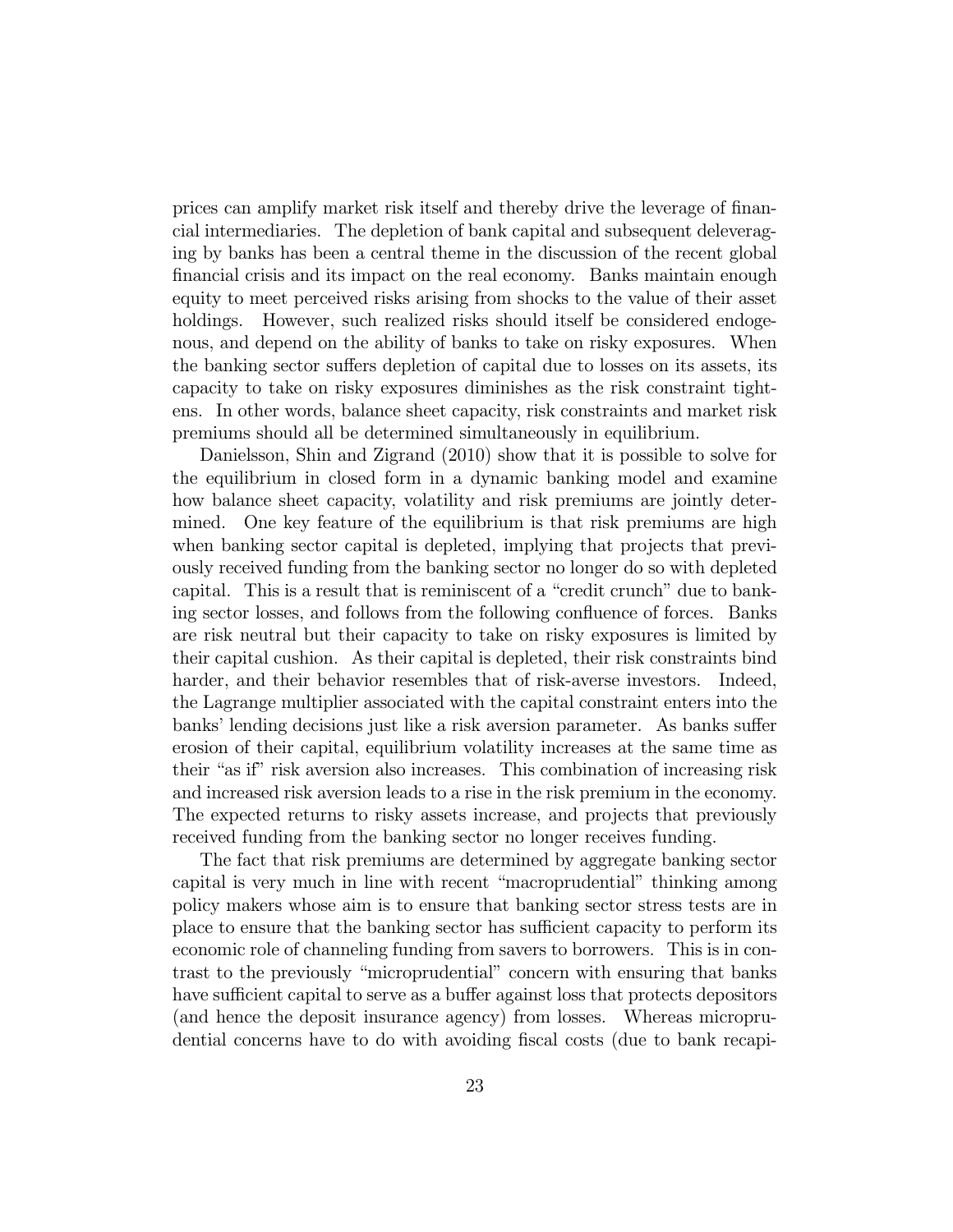talization), macroprudential concerns have to do with maintaining banking sector lending capacity.

More generally, the study of endogenous risk lies at the confluence of two strands in the literature. One strand is the literature on crisis dynamics in competitive equilibrium, such as Gennotte and Leland (1990), Geanakoplos (1997, 2009) and Geanakoplos and Zame (2003). The second strand is the corporate finance literature that draws insights on balance sheet constraints, such as Shleifer and Vishny's (1997) observation that margin constraints limit the ability of arbitrageurs to exploit price differences, as well as Holmström and Tirole's (1998) work on debt capacities.

The results in Danielsson, Shin and Zigrand (2010) tie together these two strands of the literature, and therefore share points of contact with a recent literature on balance sheet constraints enter as a channel of contagion. Kiyotaki and Moore (1997) and Gromb and Vayanos (2002) are early papers in this spirit. Brunnermeier and Pedersen (2009) emphasize the "margin spirals" that result where capital constraints set off amplified feedback effects. Garleanu and Pedersen (2009) extend the CAPM by incorporating a capital constraint to show how assets with the same fundamental risk may trade at different prices. He and Krishnamurthy (2007) have studied a dynamic asset pricing model with intermediaries, where the intermediaries' capital constraints enter into the asset pricing problem as a determinant of portfolio capacity. Amplification through wealth effects was studied by Xiong (2001), Kyle and Xiong (2001) who show that shocks to arbitrageur wealth can amplify volatility when the arbitrageurs react to price changes by rebalancing their portfolios.

These studies have focused on the financial market dynamics almost exclusively, rather than on the macroeconomic issues concerned with the impact of financial shocks on the real economy. The linking of financial dynamics driven by such constraints and the macroeconomics literature is an important task that would yield many important insights into business cycles.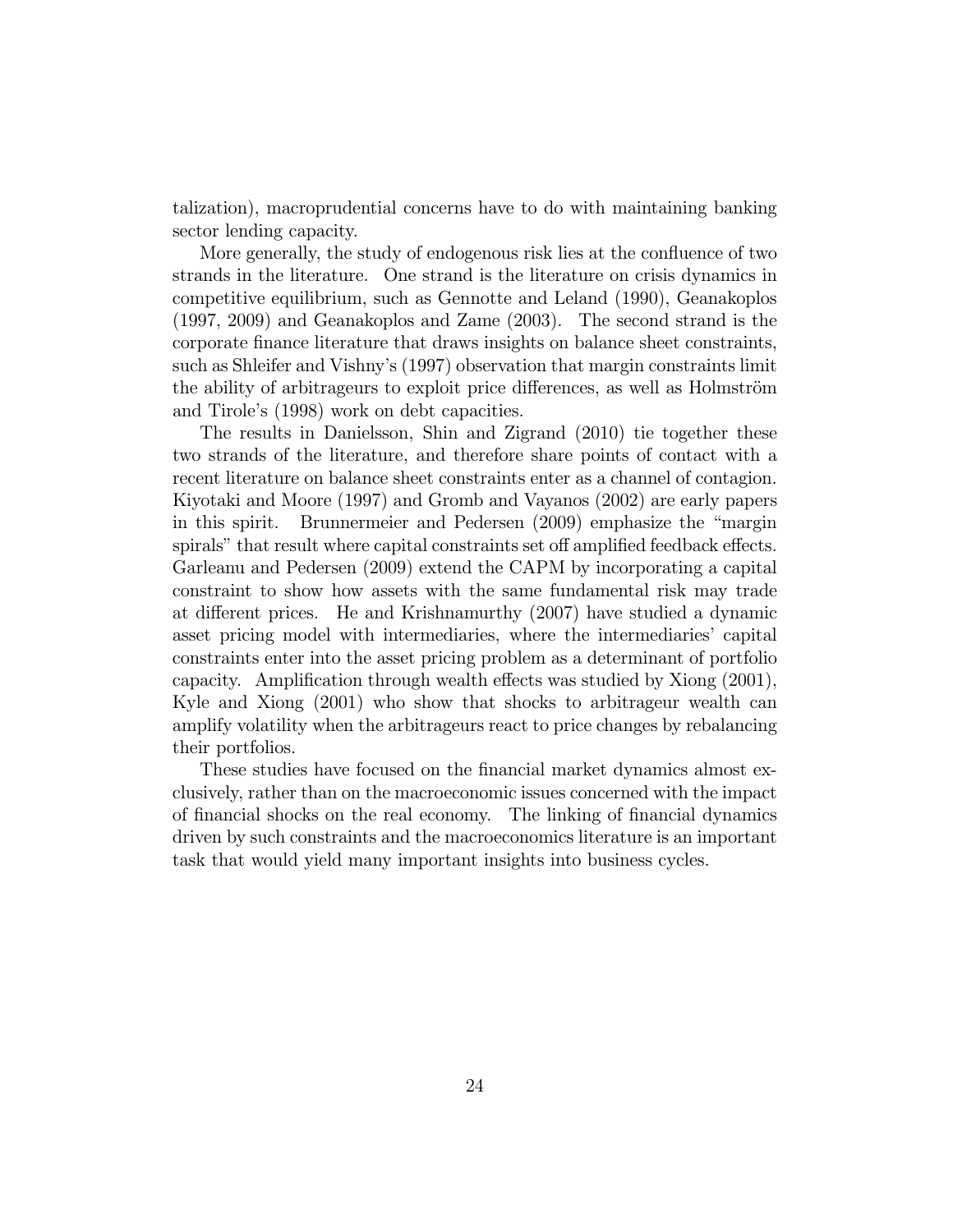### References

Black, Fisher and Myron Scholes (1973) "The Pricing of Options and Corporate Liabilities" Journal of Political Economy, 1-83.

Bookstaber, Richard (2007) A Demon of our Own Design: Markets, Hedge Funds and the Perils of Financial Innovation, New York, Wiley

Brady, N. (1988) Report of the Presidential Task Force on Market Mechanisms, Government Printing Office, Washington D. C.

Danielsson, J. (2002) "The Emperor has no Clothes: Limits to Risk Modelling". 2002 Journal of Banking and Finance, winner of Iddo Sarnat best paper award.

Danielsson, J. and J.-P. Zigrand (2008) "Equilibrium Asset Pricing with Systemic Risk", Economic Theory, 35(2), 293-319.

Adrian, Tobias and Hyun Song Shin (2010) "Liquidity and Leverage," Journal of Financial Intermediation 19 (3), 418-437

Barro, Robert, "Rare Disasters and Asset Markets in the Twentieth Century," Quarterly Journal of Economics, 121 (2006), 823-866.

Black, Fischer and Myron Scholes (1973) "The Pricing of Options and Corporate Liabilities," Journal of Political Economy, 81, 637-654.

Bernardo, Antonio E. and Ivo Welch, (2004) "Financial Market Runs," Quarterly Journal of Economics, 119, 135-158.

Breedon, Francis (2001) "Market Liquidity under Stress: Observations in the FX Market" paper presented at the BIS workshop on market liquidity http://www.bis.org/publ/bispap02g.pdf

Brunnermeier, Markus, Stefan Nagel and Lasse Pedersen (2009) "Carry Trades and Currency Crashes" NBER Macroeconomics Annual, 2008

Brunnermeier, Markus and Lasse Pedersen (2009) "Market Liquidity and Funding Liquidity," Review of Financial Studies, 22, 2201-2238.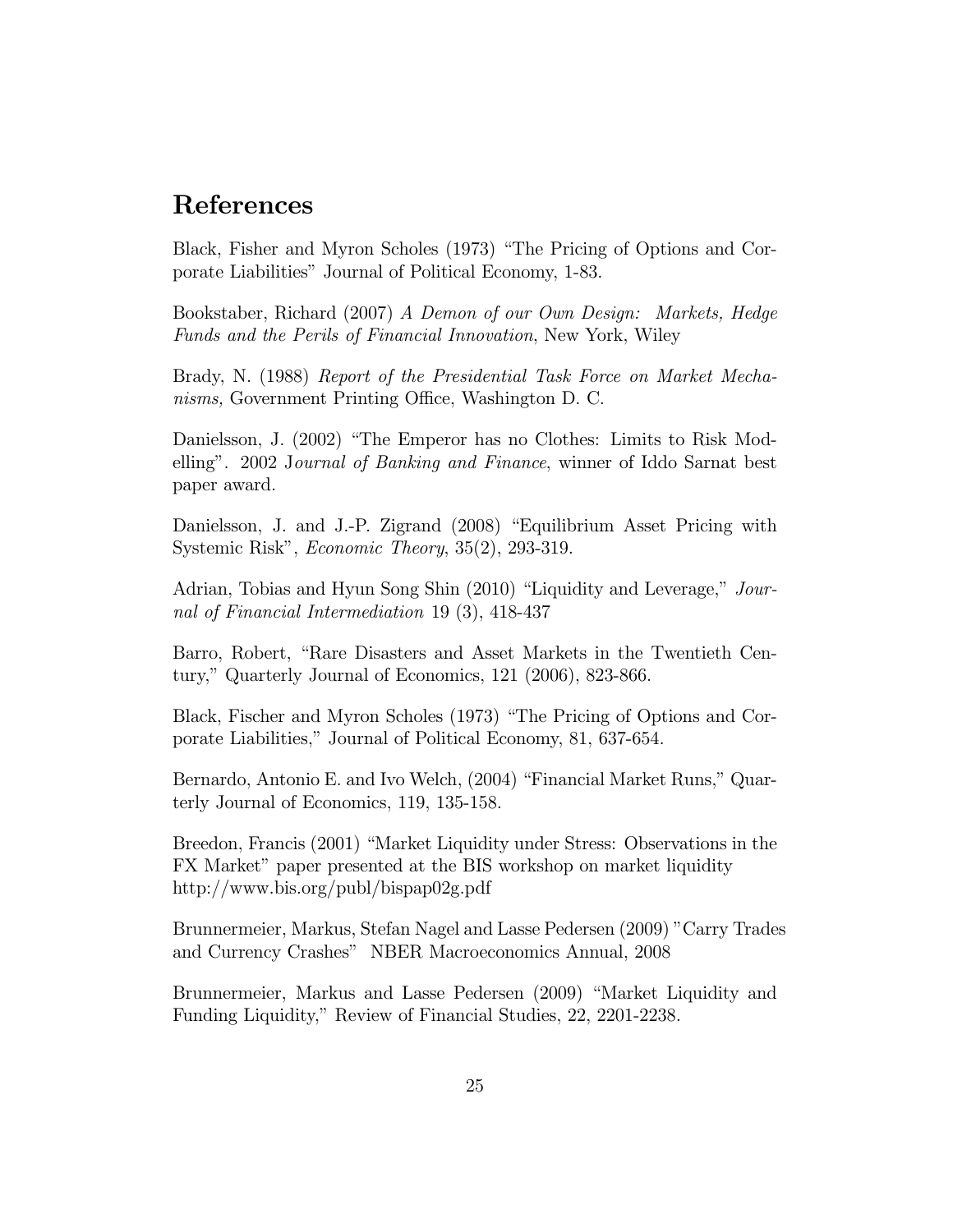Burdzy, Krzysztof, David Frankel and Ady Pauzner (2001) "Fast Equilibrium Selection by Rational Players Living in a Changing World.," Econometrica, 68, 163-190.

Burnside, Craig (2010) "Carry Trades and Risk", working paper, Duke University, December http://www.duke.edu/˜acb8/Carry-trade-risk-122910.pdf

Burnside, Craig, Martin Eichenbaum, Isaac Kleshchelski and Sergio Rebelo (2006) "The Returns to Currency Speculation" NBER working paper, number 12489

http://www.nber.org/papers/w12489

Burnside, Craig, Martin Eichenbaum, Isaac Kleshchelski and Sergio Rebelo (2007) "The Returns to Currency Speculation" American Economic Review Papers and Proceedings 97(2), 333-8.

Burnside, Craig, Martin Eichenbaum, Isaac Kleshchelski and Sergio Rebelo (2008) "Do Peso Problems Explain the Returns to the Carry Trade?" Forthcoming, Review of Financial Studies

Krzysztof Burdzy; David Frankel; Ady Pauzner, "On the Time and Direction of Stochastic Bifurcation." In B. Szyszkowicz, ed. Asymptotic Methods in Probability and Statistics: A Volume in Honour of Miklos Csorgo. Holland: Elsevier (1998).

Danielsson, Jon, Hyun Song Shin (2003) "Endogenous Risk" in Modern Risk Management: A History, Risk Books, 2003

Danielsson, Jon, Hyun Song Shin and Jean-Pierre Zigrand (2010) "Balance Sheet Capacity and Endogenous Risk" working paper.

Danielsson, Jon and Jean-Pierre Zigrand (2008) "Equilibrium Asset Pricing with Systemic Risk", *Economic Theory*, 35, 293-319

Embrechts, P., Kuppelberg, C., and Mikosch, T. (1996). Modelling Extremal Events for Insurance and Finance (Applications of Mathematics). Berlin: Springer Verlag.

Fama, E. (1965). The behavior of stock-market prices. Journal of Business, 38(1):34-105.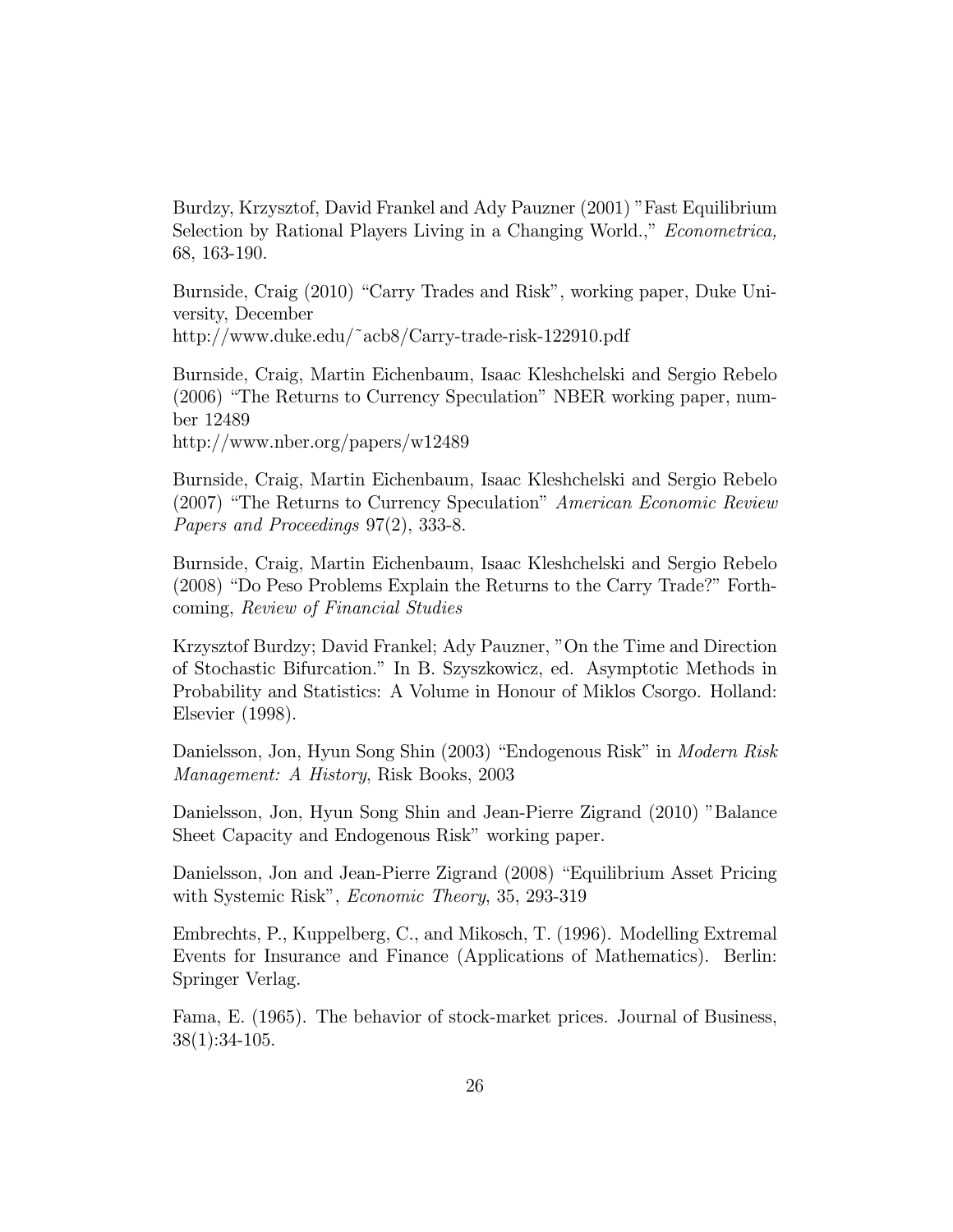Farhi, Emmanuel and Xavier Gabaix (2009) "Rare Disasters and Exchange Rates", working paper Haravard University and NYU

Garleanu, Nicolae and Lasse Heje Pedersen (2009) "Margin-Based Asset Pricing and Deviations from the Law of One Price," working paper.

Geanakoplos, John (1997) "Promises, Promises" In W.B. Arthur, S. Durlauf and D. Lane (eds.), The Economy as an Evolving Complex System, II. Reading MA: Addison-Wesley, 1997, pp. 285-320.

Geanakoplos, John (2009) "The Leverage Cycle" NBER Macroeconomics Annual 2009.

Geanakoplos, John and William Zame (2003) "Liquidity, Default, and Crashes: Endogenous Contracts in General Equilibrium," Advances in Economics and Econometrics: Theory and Applications, Eighth World Conference, Volume II, Econometric Society Monographs (2003), pp. 170-205.

Gennotte, Gerard and Hayne Leland (1990) "Hedging and Crashes", American Economic Review, 999—1021.

Gromb, Denis and Dimitri Vayanos (2002) "Equilibrium and Welfare in Markets with Financially Constrained Arbitrageurs," Journal of Financial Economics 66, pp. 361-407.

He, Zhiguo and Arvind Krishnamurthy (2007) "Intermediary Asset Pricing," Northwestern University.

He, Zhiguo and Wei Xiong (2010) "Dynamic Debt Runs" forthcoming in Review of Financial Studies

Heston, S. (1993), "A closed-form solution for options with stochastic volatility with applications to bond and currency options," Review of Financial Studies 6, 327-343.

Kiyotaki, N and John Moore (1997) "Credit Cycles" Journal of Political Economy, 105, 211 - 248

Kyle, A. S. (1985) "Continuous Auctions and Insider Trading" Econometrica, 56, 1315 - 1335.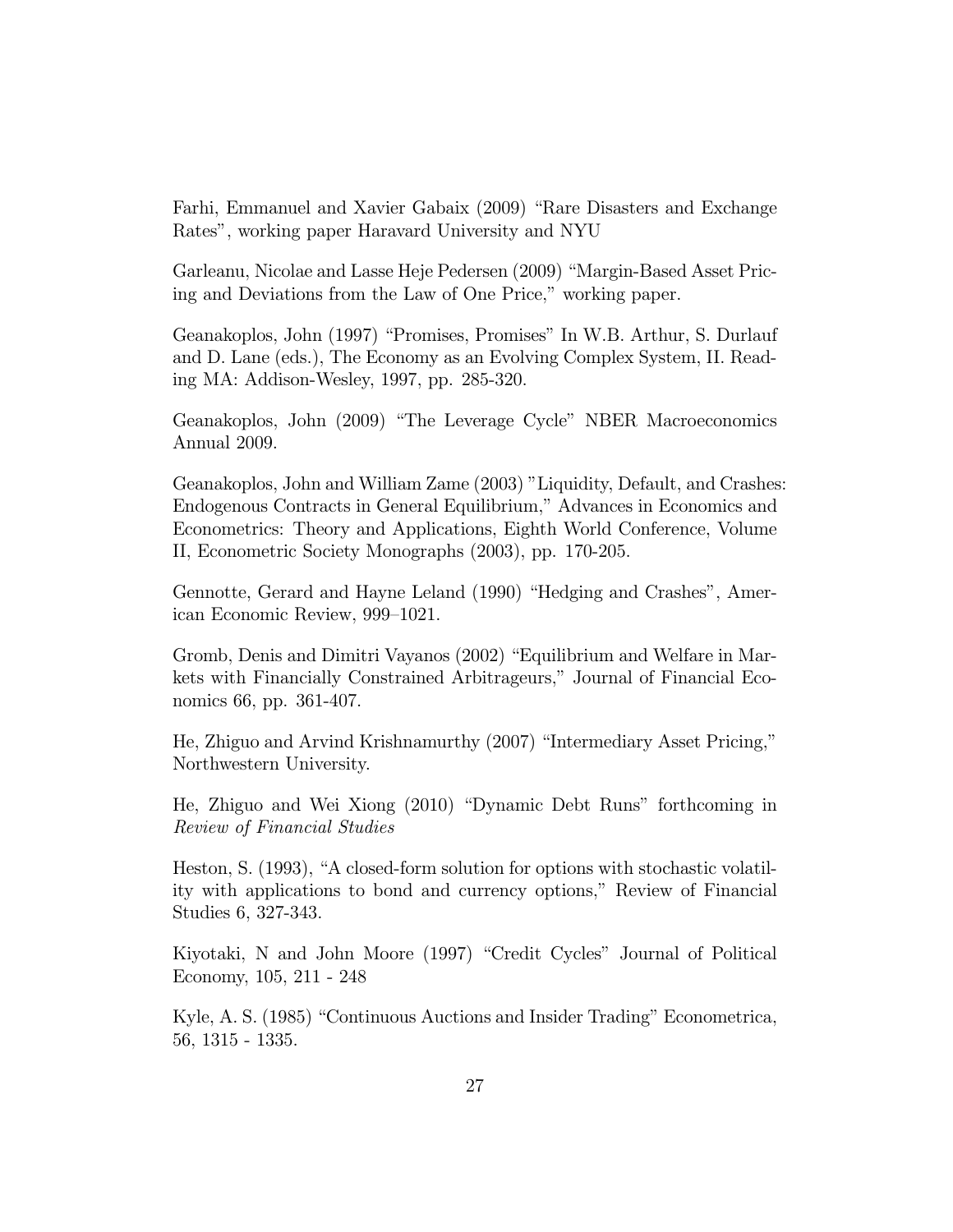Kyle, A. S. and Xiong, Wei (2001) "Contagion as a Wealth Effect" Journal of Finance, 56, 1401 - 1440.

Holmström, Bengt, and Jean Tirole (1998) "Private and Public Supply of Liquidity," Journal of Political Economy 106, pp. 1-40.

Jansen, D. and de Vries, C. G. (1991). On the frequency of large stock returns: Putting booms and busts into perspective. Review of Economics and Statistics, 73:18-24.

Mandelbrot, B. B. (1963). The variation of certain speculative prices. Journal of Business, 36:392 - 417.

Merton, Robert (1973), "Theory of Rational Option Pricing," Bell Journal of Economics and Management Science, 4, 141-183.

Morris, Stephen and Hyun Song Shin (2004) "Liquidity Black Holes" Review of Finance, 8, 1-18

Pareto, V. (1896). Cours d'Economie Politique. Geneva, Switzerland: Droz.

Rietz, Thomas A., "The Equity Risk Premium: A Solution," Journal of Monetary Economics, 22 (1988), 117-131.

Securities and Exchange Commission (2010) Joint Report on the CFTC and SEC on the Events of May 6, 2010 http://www.sec.gov/news/studies/2010/marketevents-report.pdf

Shin, Hyun Song (2010) Risk and Liquidity, Clarendon Lectures in Finance, Oxford University Press, Oxford.

Shin, Hyun Song and Jean-Pierre Zigrand (2011),"Feedback Effects and Changes in the Diversity of Trading Strategies," Driver Paper written for the UK Foresight Project on The Future of Computer Trading in Financial Markets.

Shleifer, Andrei and Robert Vishny (1997) "The Limits of Arbitrage" Journal of Finance, 52, 35-55.

Weitzman, Martin, "Subjective Expectations and Asset-Return Puzzles," American Economic Review,97, (2007), 1102-30.